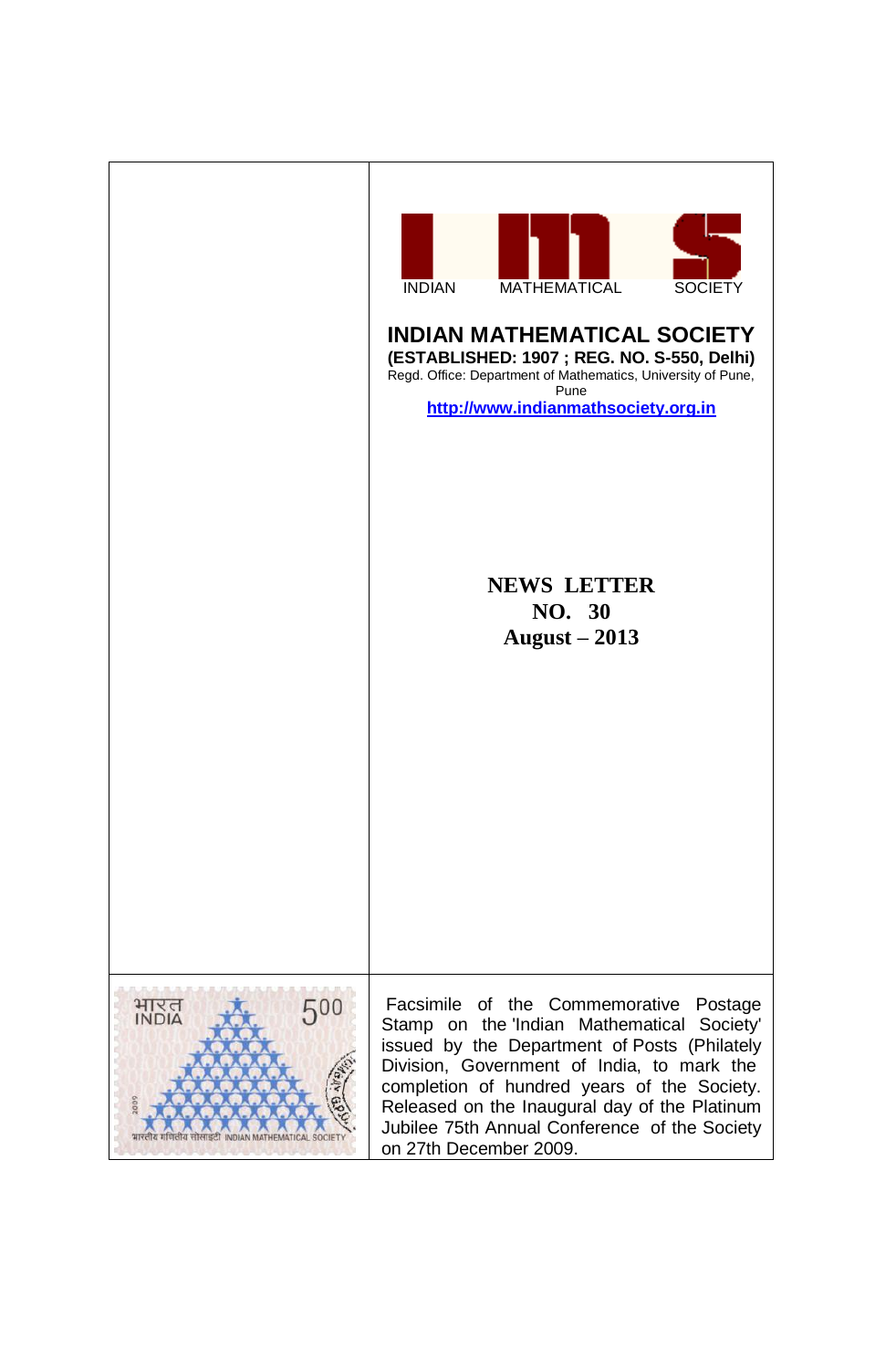# **N E W S L E T T E R NO. 30 August, 2013**

# **IMS**

# **INDIAN MATHEMATICAL SOCIETY**

**79th ANNUAL CONFERENCE** (December 28-31, 2013)

The 79th Annual Conference of the Indian Mathematical Society will be held under the auspices of Rajagiri School of Engineering and Technology, Rajagiri Vally, Dist: Ernakulam, Cochin (Kerala) during December 28-31, 2013 under the Presidentship of Prof. Geetha Srinivasa Rao, Chennai, India.

Correspondence pertaining to arrangements for accommodation etc. at Rajagiri School of Engineering and Technology, Rajagiri Vally , during the Conference should be addressed to :

#### **Prof. Vinod Kumar P. B.**

(Local Organizing Secretary, 79th Annual Conference of the IMS) Department of Mathematics Rajagiri School of Engineering and Technology Rajagiri Vally, Dist: Ernakulam, Cochin - 682039 Kerala, India. Phone (Office): +914842427835 Mobile : +919895775409(M) E-mail: vinod\_kumar@rajagiritech.ac.in

#### **Details for sending Papers for presentation at the Conference** :

**1.** Papers should be typed double spaced on an A<sub>4</sub> size white paper and should be accompanied by an Abstract in triplicate prepared *as per the instructions and format given at later stage*. Abstract should be brief and should not exceed 250 words. The use of Formulae and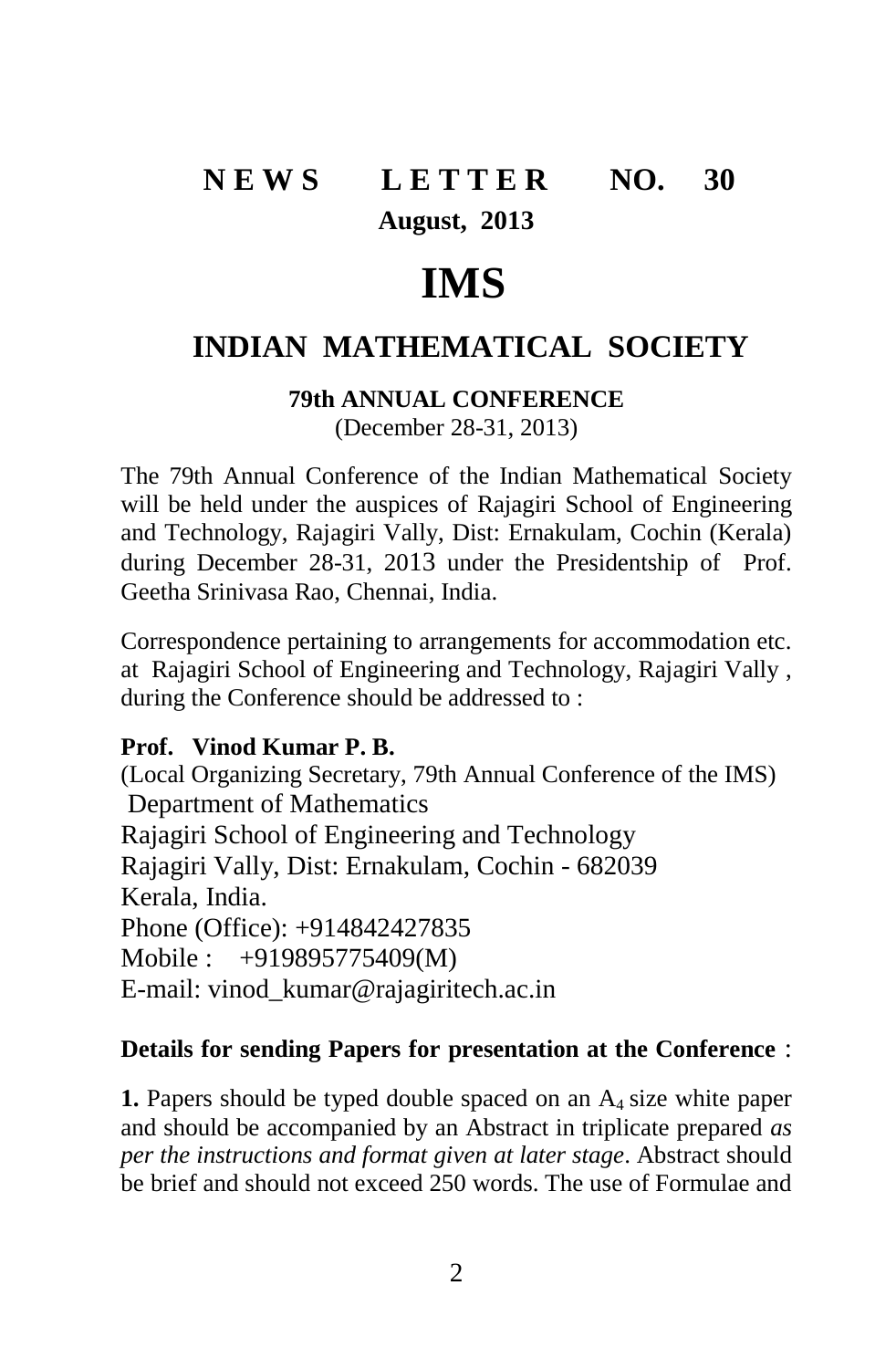symbols should be minimized. **Abstracts received without full length paper shall not be considered.** 

**2.** Papers should be sent *by registered post* with the words *"For the 79th IMS Annual Conference"* written in a box on the left hand top corner of the envelope to The Academic Secretary, Prof. A. K. Srivastava, Department of Mathematics, Faculty of Science, Banaras Hindu University, Varanasi- 221005 (UP), so as to reach him **not later than October 31, 2013** (after which date no paper will be accepted). See also 4. and 5 in the following.

# **An E-mail address must be mentioned in the address of the author in the paper.**

**3.** A stamped self-addressed envelope should be enclosed for the acknowledgement / acceptance of the paper for its presentation at the Conference.

#### **4. A copy of the abstract and the paper must also be sent electronically (in .pdf format) to the Academic Secretary Prof. A. K. Srivastava at his e-mail address : arunksrivastava@gmail.com**

**5.** A copy of the paper and the abstract should be retained by the author and brought for use at the time of the Conference as it would not be possible for the Society to make the paper available at the Conference.

**6.** Every paper submitted for presentation should be classified, as far as possible, according to the **following classification scheme / codes** and the same should be prominently displayed *in red ink* on the left hand top corner of the abstract.

- (A) Combinatorics, Graph Theory and Discrete Mathematics.
- (B) Algebra, Number Theory and Lattice Theory.
- (C) Real and Complex Analysis (including Special Functions, Summability and Transforms).
- (D) Functional Analysis.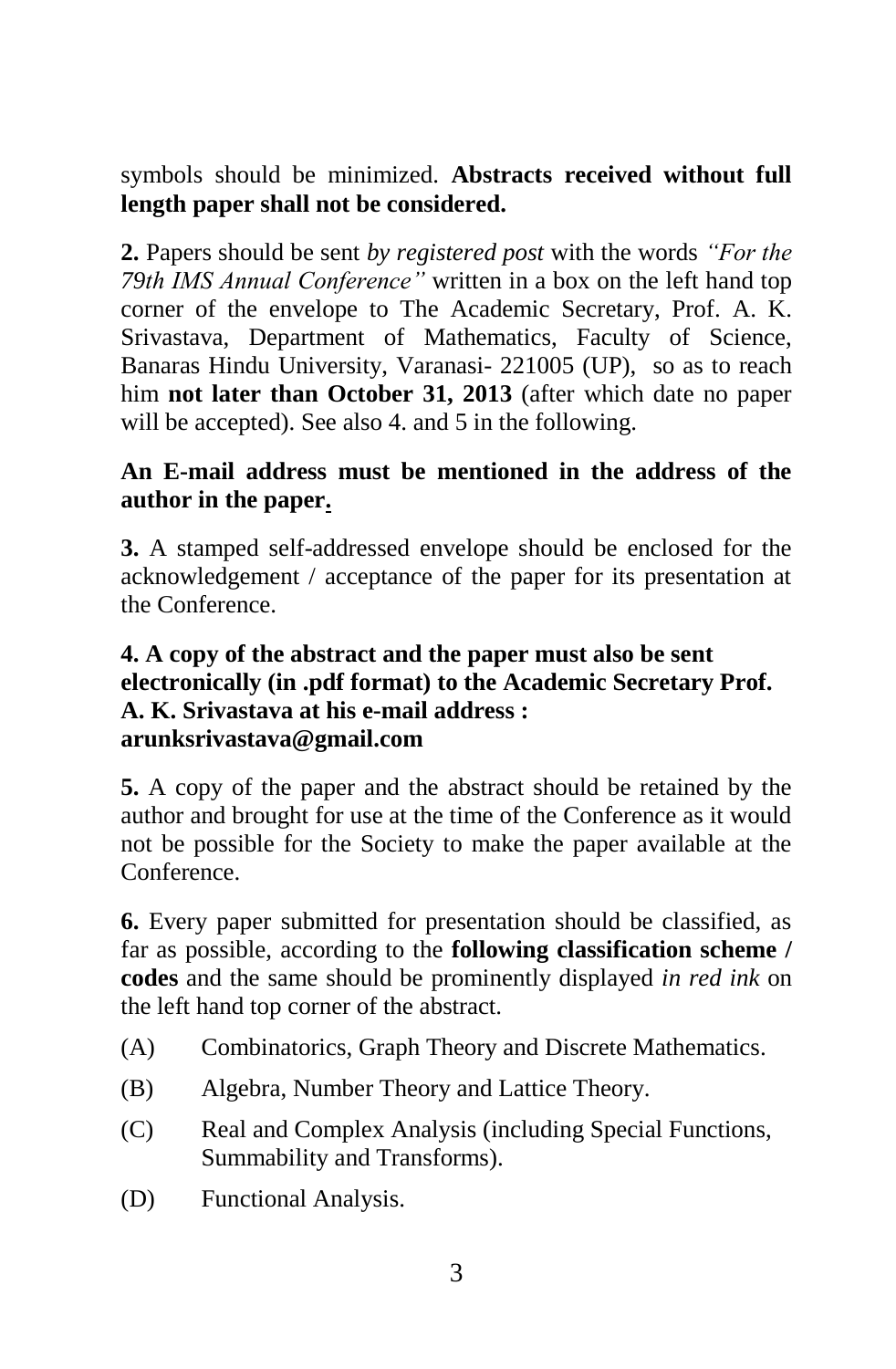- (E) Differential / Integral / and Functional Equations.
- (F) Geometry.
- (G) Topology.
- (H) Measure Theory, Probability Theory and Stochastic Processes, and Information Theory.
- (I) Numerical Analysis, Approximation Theory and Computer Science.
- (J) Operations Research.
- (K) Solid Mechanics, Fluid Mechanics, Geophysics and Relativity.
- (L) Electromagnetic Theory, Magneto-Hydrodynamics, Astronomy and Astrophysics.
- (M) Bio-Mathematics.
- (N) History and Teaching of Mathematics.

Every author intending to present a paper should either be a member of the Society or should register himself / herself as a Sessional Member. In the case of joint authors, both the authors must be either members or should become Sessional Members. Non-members wishing to become Annual members can do so by paying Rs. 250/- Those wishing to become Sessional Members can also do so by paying Rs. 250/-. The amount can be paid to the Treasurer, Prof. S. K. Nimbhorkar, Department of Mathematics, Dr. B. A. M. University, Aurangabad – 431 004 (MS) by sending **a Bank Draft drawn in favour of the Indian Mathematical Society payable at Aurangabad (Maharashtra),** so as to reach him by December 10, 2013. *After this date,* applications for becoming a Sessional member will be accepted only at the venue of the Conference at Rajagiri School of Engineering and Technology, Rajagiri Vally, Cochin during December 28-31, 2013.

Acceptance of a paper for presentation does not automatically imply its acceptance for publication in the Journal of the Indian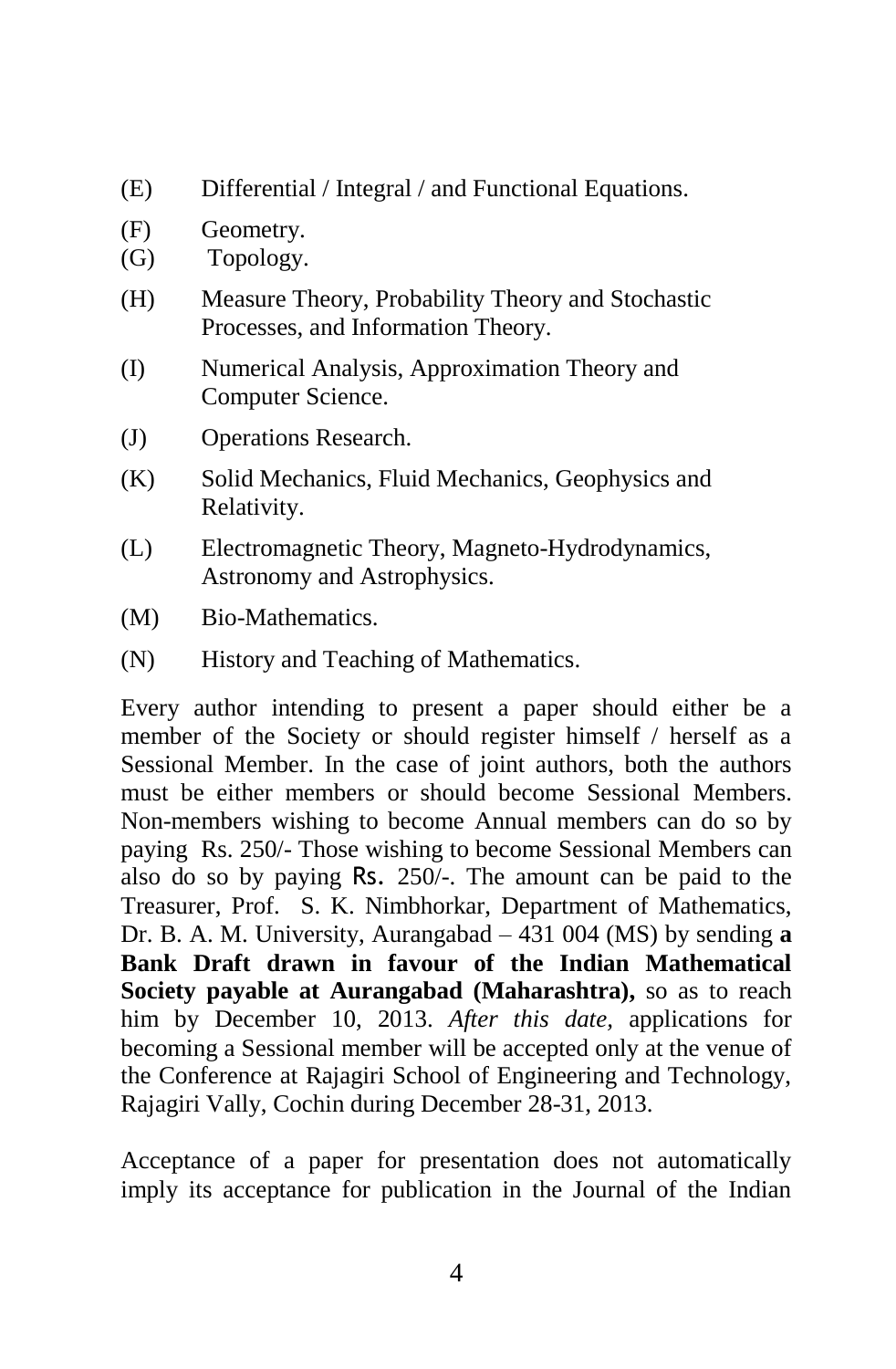Mathematical Society or in The Mathematics Student. In case an author wants a paper to be considered for publication in either of these periodicals, he/she should submit the same separately to the Editor concerned.

# **Award of Various Prizes**

The Indian Mathematical Society awards following prizes.

# **A. P. L. Bhatnagar Memorial Prize.**

This Prize is awarded annually to the top scorer of the Indian Team at the International Mathematical Olympiad. It consists of a cash prize of Rs. 1000/- and a Certificate. The Prize is presented during the Inaugural Session of the Annual Conference of the Indian Mathematical Society.

# **B. A. Narasinga Rao Memorial Prize.**

This Prize is awarded to the author of the best research paper published in the Journal of the Indian Mathematical Society or The Mathematics Student. The Prize carries a token amount of Rs. 2000/- along with a Certificate.

The Prize is recommended by a committee consisting of The Academic Secretary, Indian Mathematical Society (Convener), Editor, Journal of the Indian Mathematical Society and the Editor, The Mathematics Student. The Prize is awarded during the Inaugural Session of the Annual Conference of the Indian Mathematical Society.

Following conditions apply :

- **1.** The research paper must be under single authorship, the research work must have been carried out in India and the post-doctoral research work is preferred.
- **2.** The upper age limit of the awardee should not be more than 45 years as on the date of receipt of the paper by the Editor.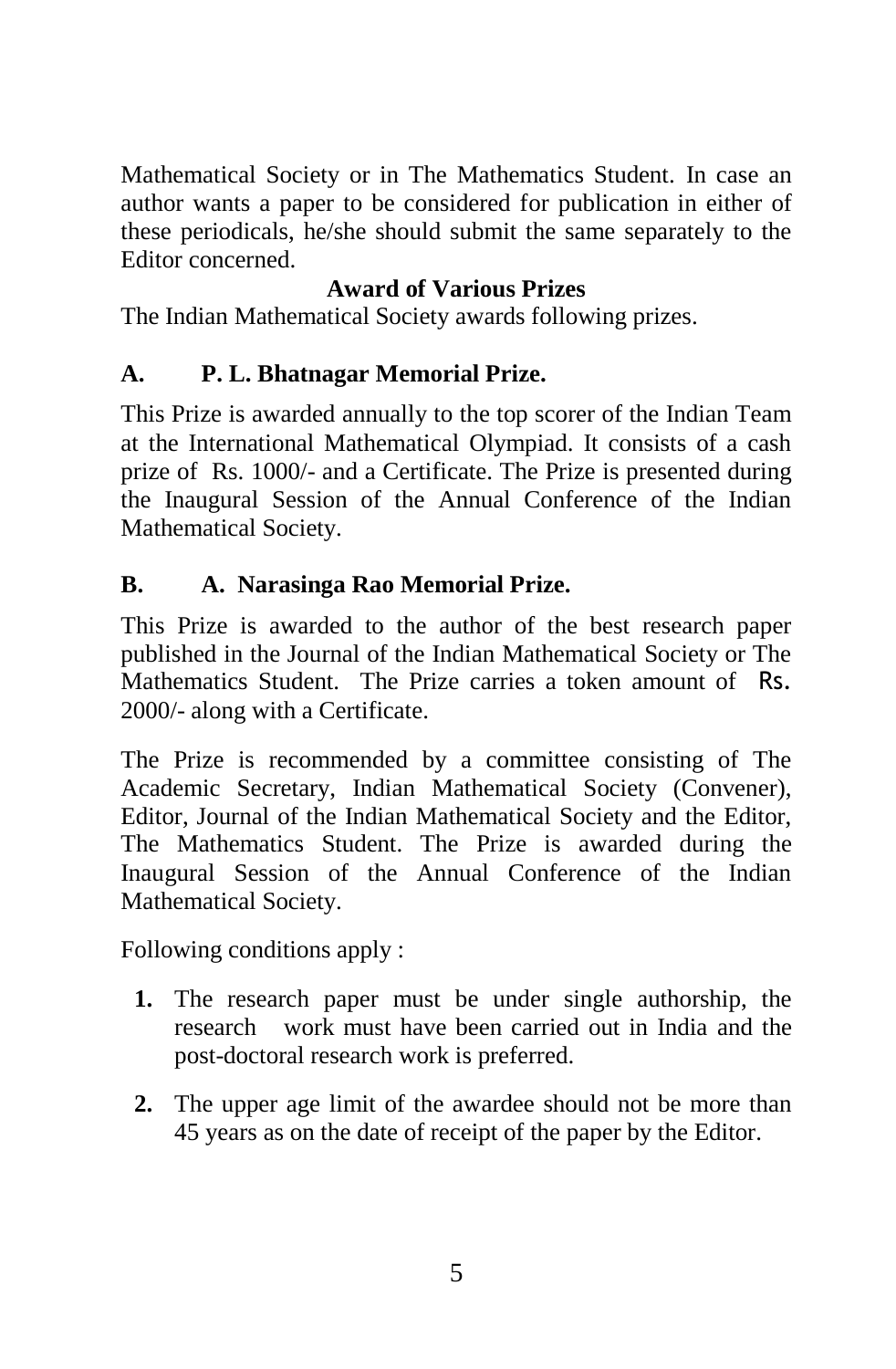# **C. Various Prizes for Research Paper Presentation.**

In order to encourage and inspire the young and budding research workers, the Society holds, during its Annual Conferences, a Special Session of Paper Presentation Competition for various Prizes to be awarded to the best research papers presented. This Special Session is held as a part of the Academic Programme with no other parallel session.

Following are the areas and the grouping for these prizes :

- **1. IMS Prize-group-1**: Discrete Mathematics (Combinato rics, Graph Theory,Posets), Lattice Theory, Set Theory, Logic, Number Theory and related areas.
- **2. IMS Prize-group-2** : Algebraic Geometry, Geometry, Topology, Algebraic Topology, and related areas.
- **3. IMS Prize-group-3** :. Measure Theory, Probability Theory, Stochastic Processes, and related areas.
- **4. IMS Prize-group-4** : Differential / Integral / Functional equations and inequalities, Special Functions , Numerical Analysis and related areas.
- **5. IMS Prize-group-5** : Solid Mechanics, Fluid Mechan ics, Electromagnetic Theory, Magneto- Hydrodynamics, Astronomy, Astrophysics, Relativity and related areas.
- **6. IMS Prize-group-6** : Operations Research, Optimizati- On, Computational Mathematics, Information Technology, Biomathematics, History of Mathematics and related areas
- **AMU Prize**: Algebra, Differential Geometry and Functional Analysis.
- **V M Shah Prize**: Real Analysis, Complex Analysis, Fourier Analysis, Harmonic Analysis, Approximation Theory and related areas.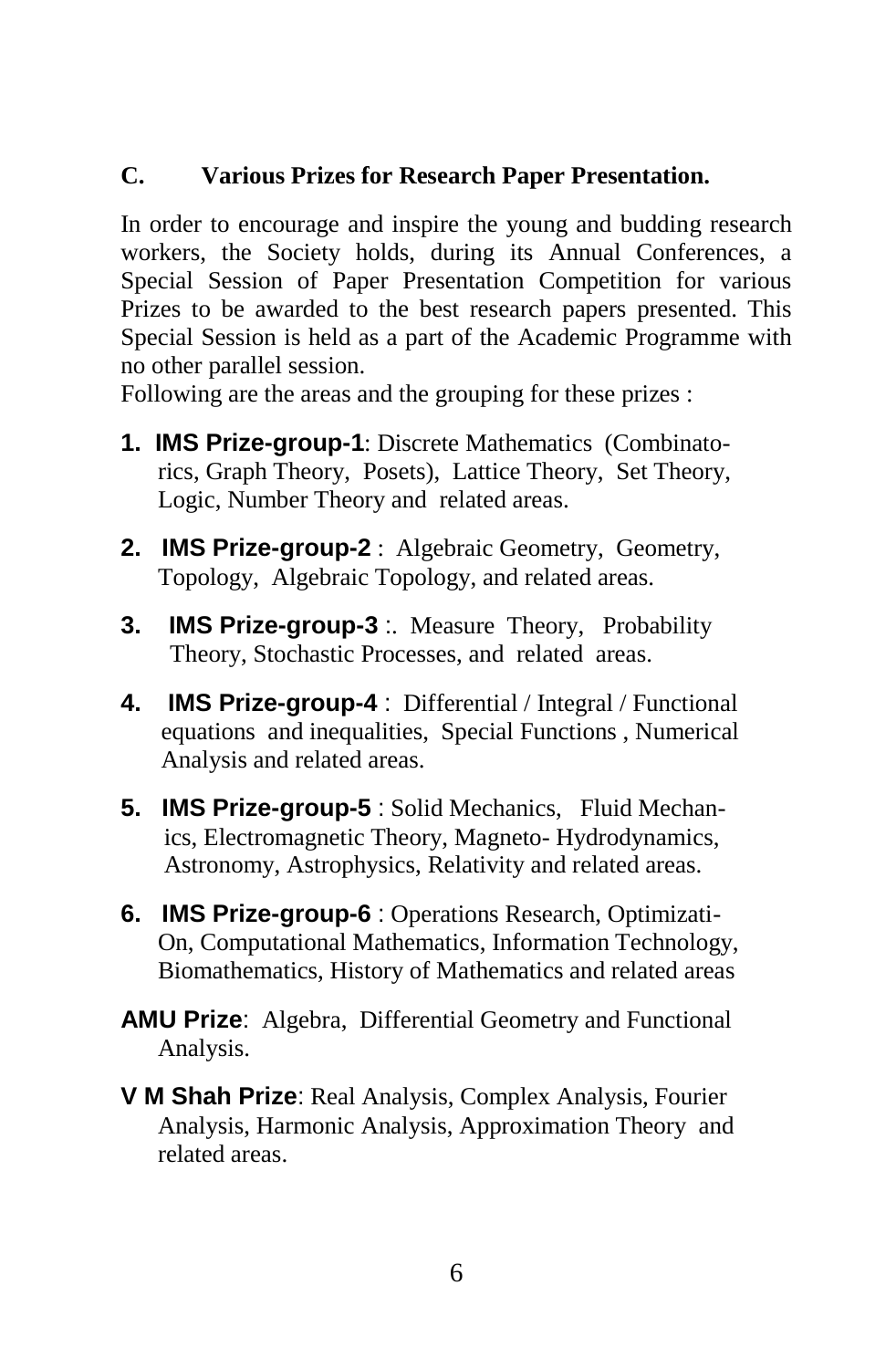Three / Four judges are appointed by the Council for the "Paper Presentation Competition" for deciding the award of various Prizes. Each of these eight prizes listed above carries a Certificate and a cash amount of Rs. 1000/-.

Following conditions apply:

- **1.** Only the Members of the Society are eligible for participation in the Competition.
- **2.** The upper age limit of a candidate for participation in the Competition is 40 years as on December 31 of the respective year.
- **3.** (**a**) The paper to be presented for the competition has to be under single authorship.
	- (**b**) Independent work at the post-doctoral level is preferred.
	- (**c**) The work must have been carried out in India.
	- (**d**) Stress will be on both, quality of research as well as performance during the presentation.
- **4.** Two copies of the full paper with the abstract in triplicate (not exceeding 250 words) prepared as per the details mentioned in the above **as well as its electronic version in .pdf format** should reach Prof. A. K. Srivastava at the address given earlier *not later than October 31, 2013.* Candidates should also submit their latest CV and the proof of their age ( high school certificate will do) along with the papers.

#### **An E-mail address must be mentioned in the address of the author in the paper.**

**Note :** One who is already awarded a prize in a certain area in the past is not expected to participate in the competition for the prize **in the same area.**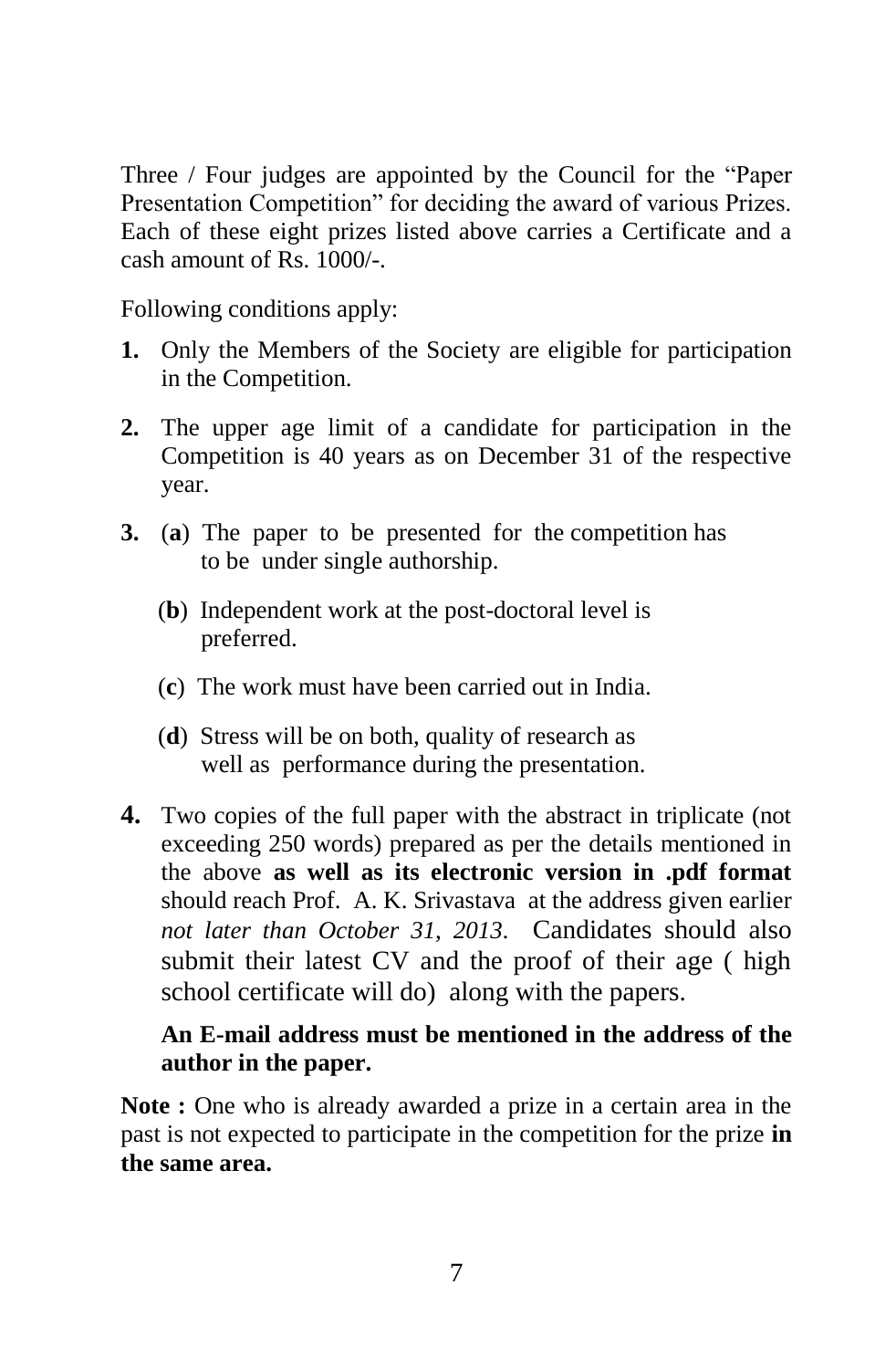#### **An appeal :**

*All the Heads of the Departments / Institutions and the Research Supervisors are requested to encourage their research students for participation in this Competition.*

#### **INSTRUCTIONS FOR PREPARING ABSTRACT.**

The following instructions should be followed carefully to ensure smooth editing and printing of the abstract:

- (1) Computer print out of the Abstract is required.
- (2) The use of Formulae and symbols should be minimized.
- (3) List of references should not form part of the abstract.
- (4) Classification of the abstract is a must.
- (5) Full address is not allowed, **E-mail address is a must**.
- (6) The word "abstract" should not be written.
- (7) Abstract must begin with the title of the paper.
- (8) Coma should be inserted at the end of the title and the name(s) of the author(s) be written on the same line.
- (9) The name of the author"s town should be written in brackets after the name; in case of two (or more) authors from the same town, the town be mentioned only after the last author's name.

The abstract is likely to be rejected if any of these instructions (particularly  $(1)$ ,  $(2)$ ,  $(5)$  and  $(7)$ ) is violated.

The abstract **and its electronic version in .pdf format** should be sent to Professor A. K. Srivastava at the address given earlier so as to reach him not later than October 31, 2013 (after which date no paper will be accepted).

#### **FORMAT FOR ABSTRACT**

#### **INDIAN MATHEMATICAL SOCIETY**

| Name of the Author(s) |  |  |
|-----------------------|--|--|
| Institution(s)        |  |  |
| Name of the Presenter |  |  |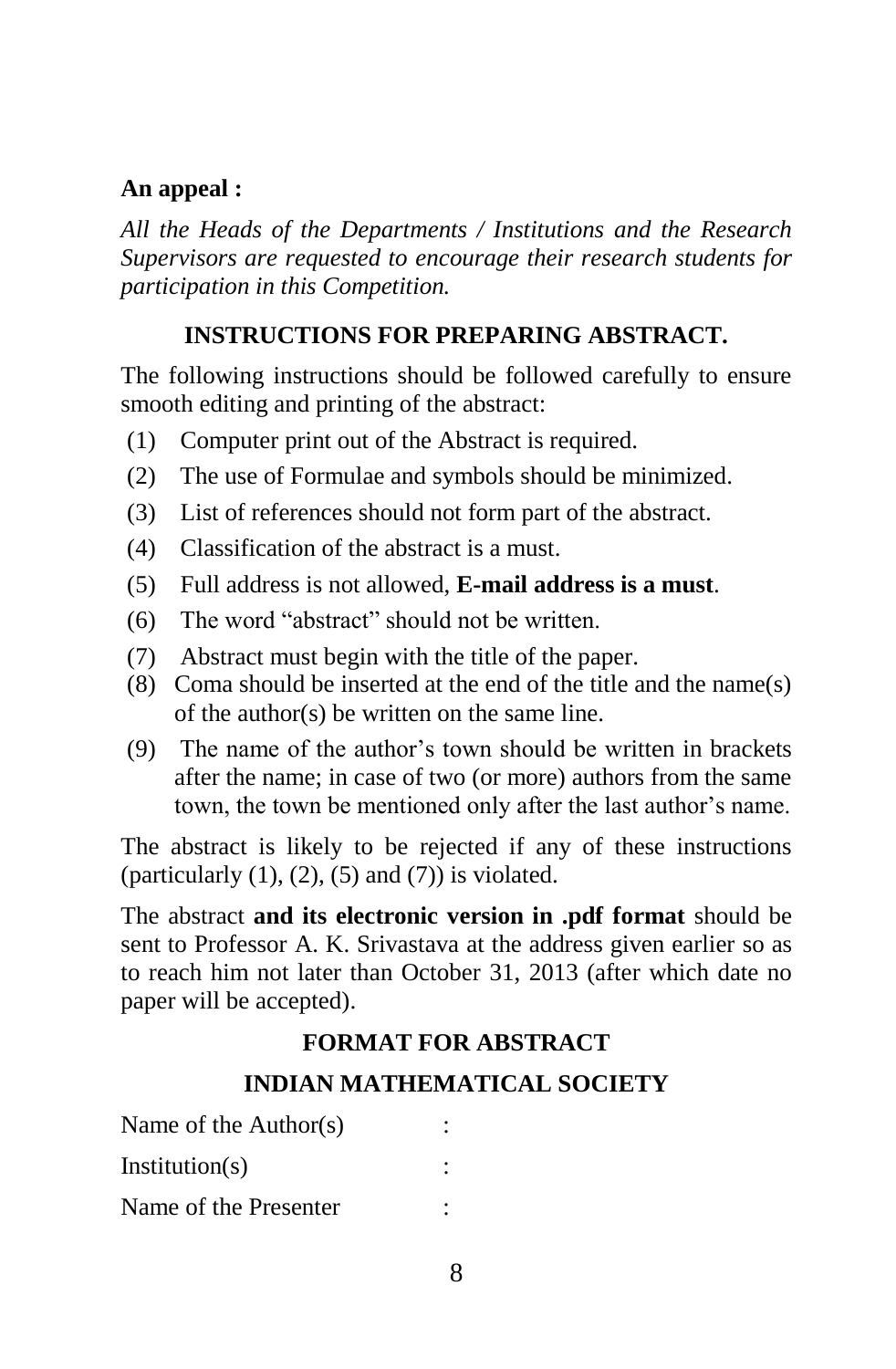Address for Correspondence :

ABSTRACT : The abstract must be accommodated in the space as in the box below in strict accordance with instructions given above. The word "abstract" must not be written in the box.

SECTION: The Section (A, B, C, etc.) should be carefully chosen and entered here. Refer the classification codes given earlier.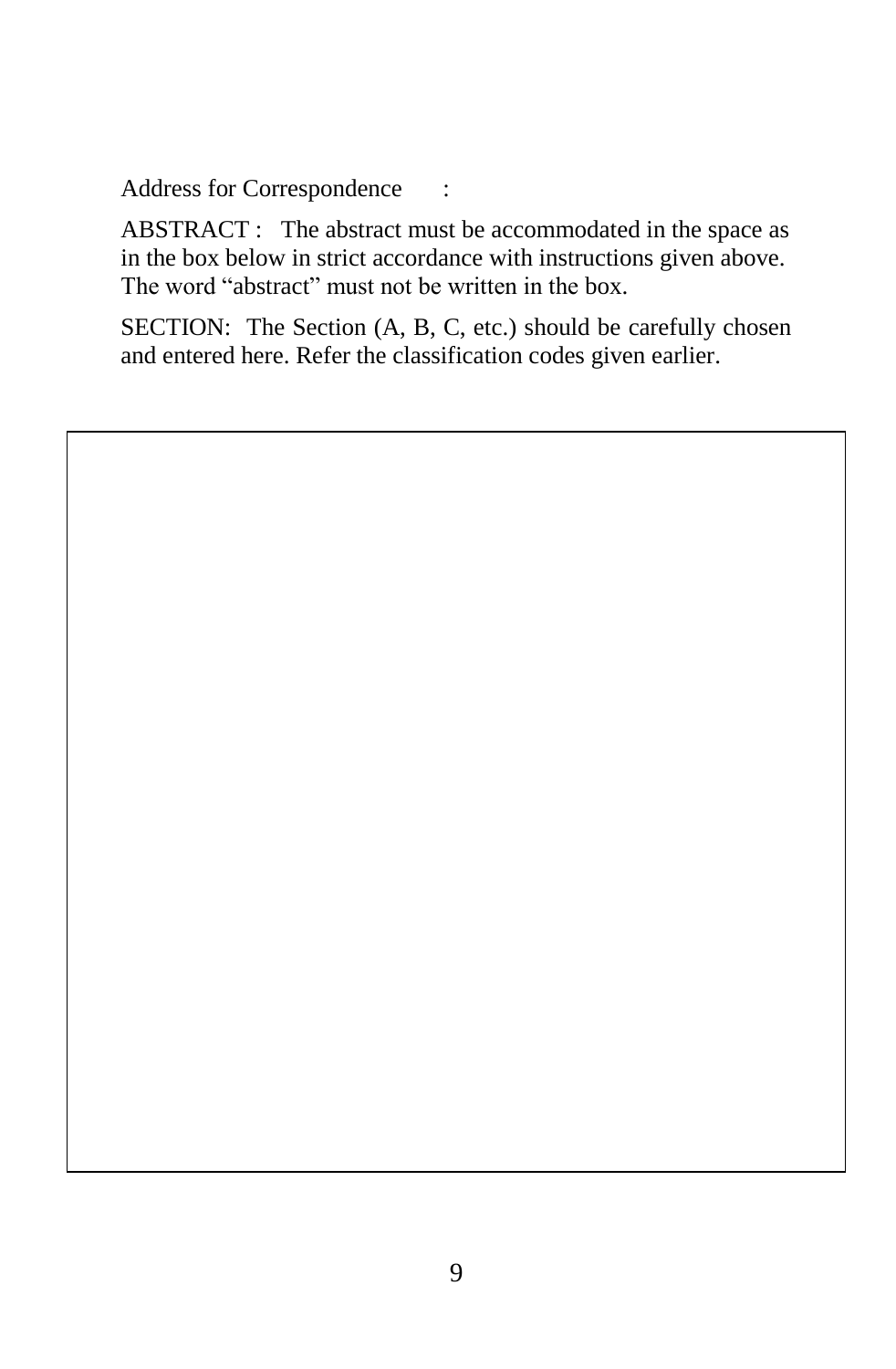# **Periodicals published by the Society**

The Society publishes two periodicals – *The Journal of the Indian Mathematical Society* (JIMS ; the Journal ; ISSN 0019-5839) and *The Mathematics Student* (Math Student ; the Mathematics Student; ISSN 0025-5742) , both of which are quarterly.

- *Only the research papers of high quality* are published in the Journal.
- Ordinarily the following is published in The Mathematics Student :
	- the texts of Presidential Addresses, the Plenary talks and the Award Lectures delivered at the Annual Conferences,
	- the abstracts of the research papers presented at the Annual Conferences,
	- the texts of the invited talks delivered at the Annual Conferences,
	- research papers, and
	- the Proceedings of the Society's Annual Conferences, Expository & Popular articles, Book Reviews, Reports of IMS Sponsored lectures, etc.

#### **Copyright** *:* **Copyright of the articles published in the Journal or the Student lies with the Indian Mathematical Society.**

#### *Manuscript Submission* **:**

Manuscripts intended for publication should be submitted **online** in the LaTeX, .pdf file including figures and tables.

For the Journal, manuscripts in the electronic form should be submitted to

Professor Satya Deo, Editor, JIMS. Harish-Chandra Research Institute, Chhatnag road, Jhusi, Allahabad- 211019 (UP)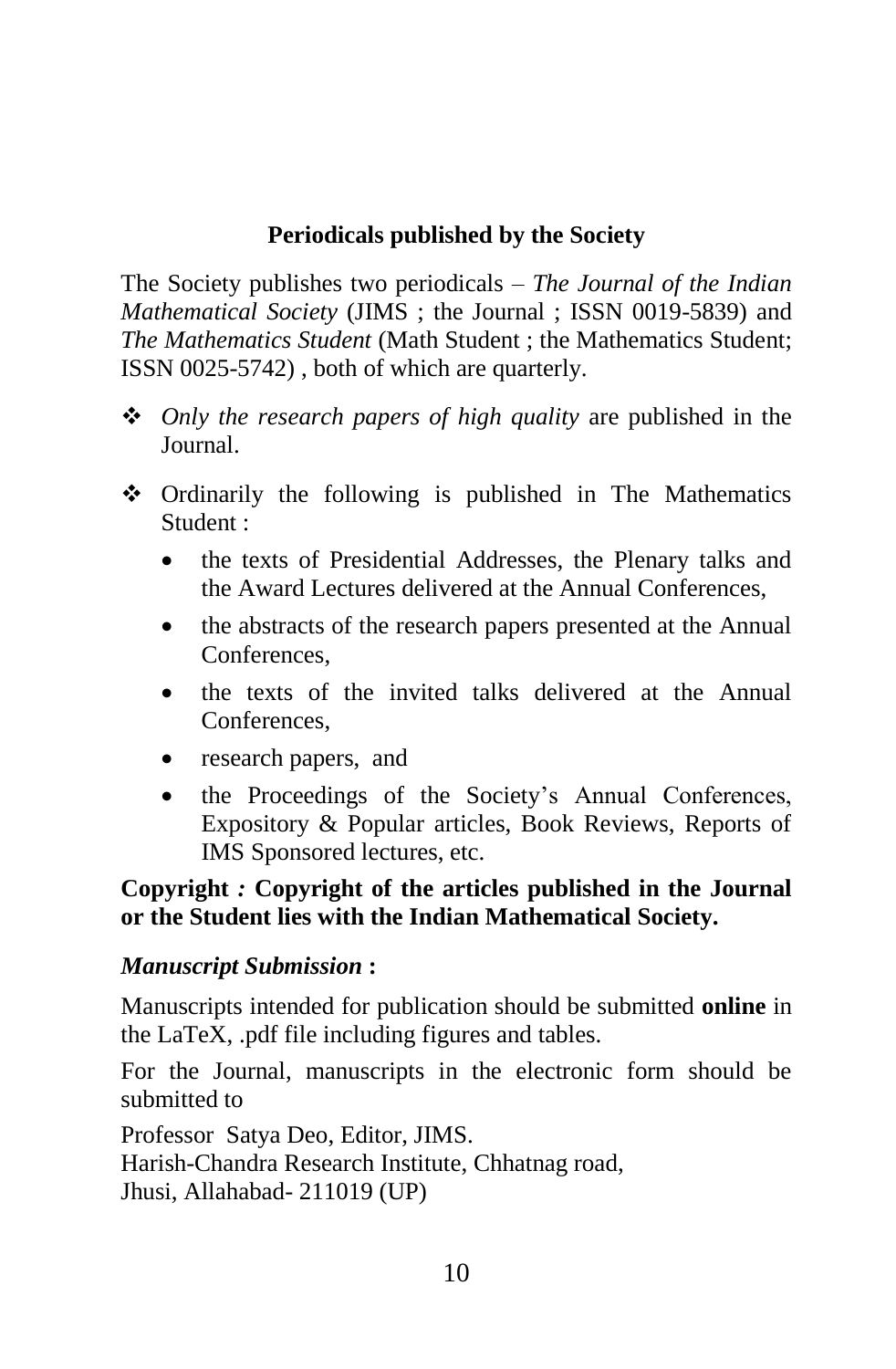E-mail : [jimsmorane@gmail.com](mailto:jimsmorane@gmail.com) .

For the Mathematics Student, manuscripts in the electronic form should be submitted to

Professor J. R. Patadia, Editor, The Mathematics Student. (Department of Mathematics,The M. S. University of Baroda) 5, Arjun Park, Near Patel Colony, Behind Dinesh Mill, Shivananda Marg, Vadodara-390 007 (Gujarat), India. E-mail : [jamanadaspat@gmail.com](mailto:jamanadaspat@gmail.com) 

# *Manuscript Style* **:**

Manuscripts (including bibliographies, tables, etc.) should be typed double spaced on  $A_4$  size white paper with 1 inch (2.5 cm.) margins on all sides with font size 11 pt., preferably in LaTeX. Sections should appear in the following order : Title Page, Abstract, Text, Notes and References. Comments or replies to previously published articles should also follow this format with the exception of abstracts. While typing in LaTeX, the following Preamble be used:

```
\documentclass[11pt]{amsart} 
\usepackage{amsfonts,amssymb,amscd,amsmath,enumerate,verbati
m,calc} 
\renewcommand{\baselinestretch}{1.2} 
\textwidth=11.5cm 
\textheight=19.5cm 
\topmargin=0.5cm 
\oddsidemargin=0.5cm 
\evensidemargin=0.5cm 
\pagestyle{plain}
```
*Title Page:* The Title page should include the manuscript title, authors' names  $\&$  permanent affiliations and the name, address  $\&$ e-mail address of the author to whom galley proofs and soft copy (PDF file with watermarked "Author"s copy") of the paper published (in place of reprints) is required to be sent.

*Abstract:* The following page should include an abstract of not more than 100 words, a list of two to six key words and AMS subject classification (2010).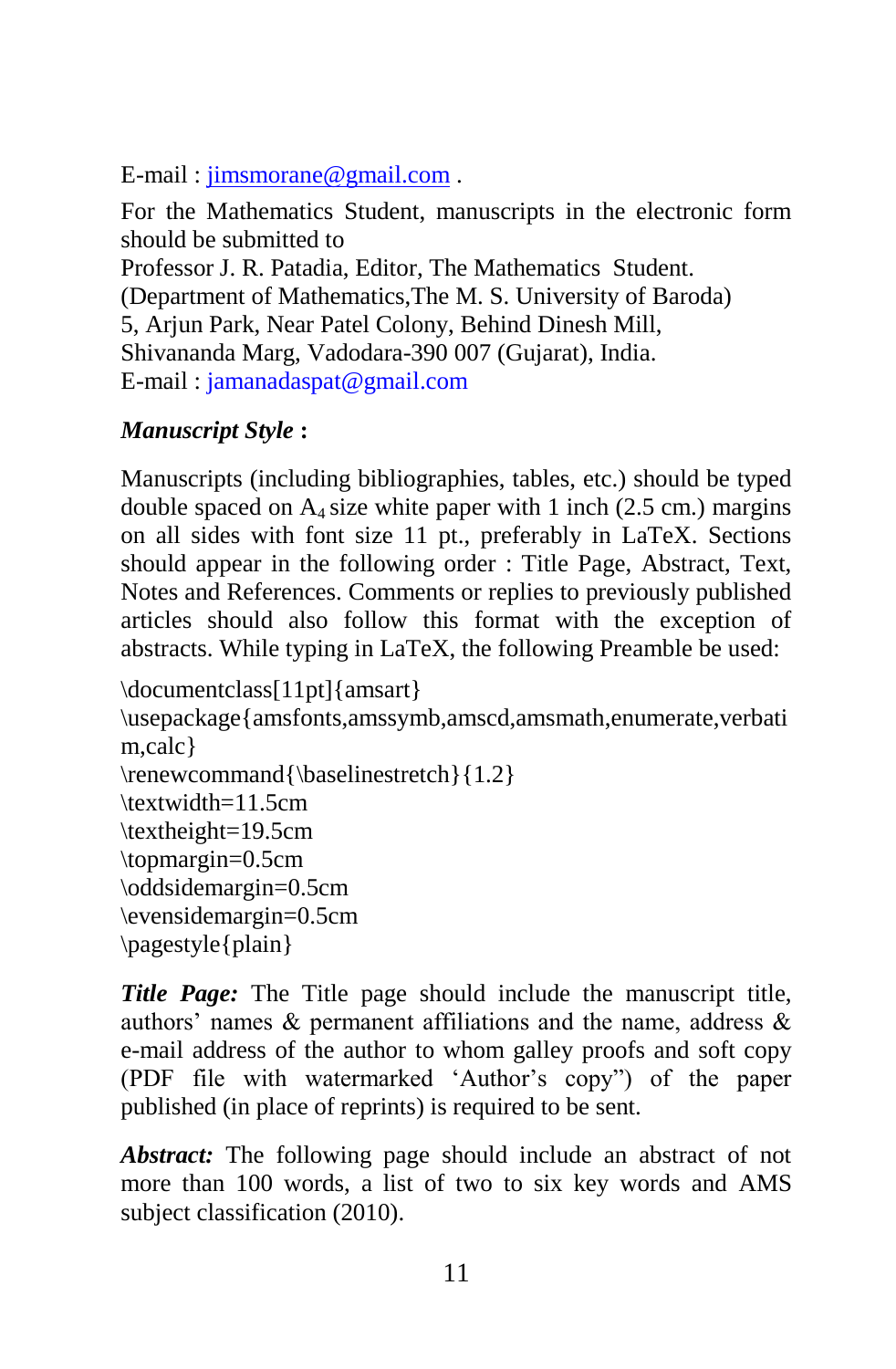*Text:* The text of the manuscript should begin on a new page. The introduction should have heading number 1. Subsequent section headings (including appendices) should be designated by Hindu-Arabic numerals (2,3,…etc.) and subsection headings should be numbered 2.1, 2.2, etc. Figures, tables and displayed equations should be numbered consecutively throughout the text (1, 2,… etc.). Equation numbers should appear flush left in parentheses and running variables for equation (e.g.,  $i = 1,2,..., n$ ) flush right in parentheses.

*References:* Responsibility for the accuracy of bibliographic citations lies entirely with the Authors. References in the text be indicated by number(s) in square brackets in line with the text. Example: "... as mentioned in [2, 8]. Ramanujan [9] obtained the following result …". In the list, the references should be numbered in the order in which they appear in the text. Examples:

Reference to a journal publication:

1. G. Birkhoff, *Neutral elements in general lattices*, Bull. Amer. Math. Soc. 46 (1940), 702–705.

Reference to a book:

1. J. Munkres, Elements of Algebraic Topology, Addison–Wesley, 1984.

*Illustration Style:* Originals for illustrations should be sharp and of good contrast. Each Figure and Table should be mentioned in the text and numbered consecutively using Hindu-Arabic numerals. For each Figure and Table, its desired location in the text should be clearly specified. Each Figure and Table must have a caption. Example of proper style for captions : "Figure 1" or "Table 1". Suggested Figure formats are : TIFF, GIF, EPS, PPT and Postscript. Files should be at least 300 dpi.

**Reprints***:* Authors of the papers printed in the Journal as well as in the Mathematics Student shall be entitled to receive a **soft copy** (**PDF file with watermarked `` Author's copy")** of the paper published.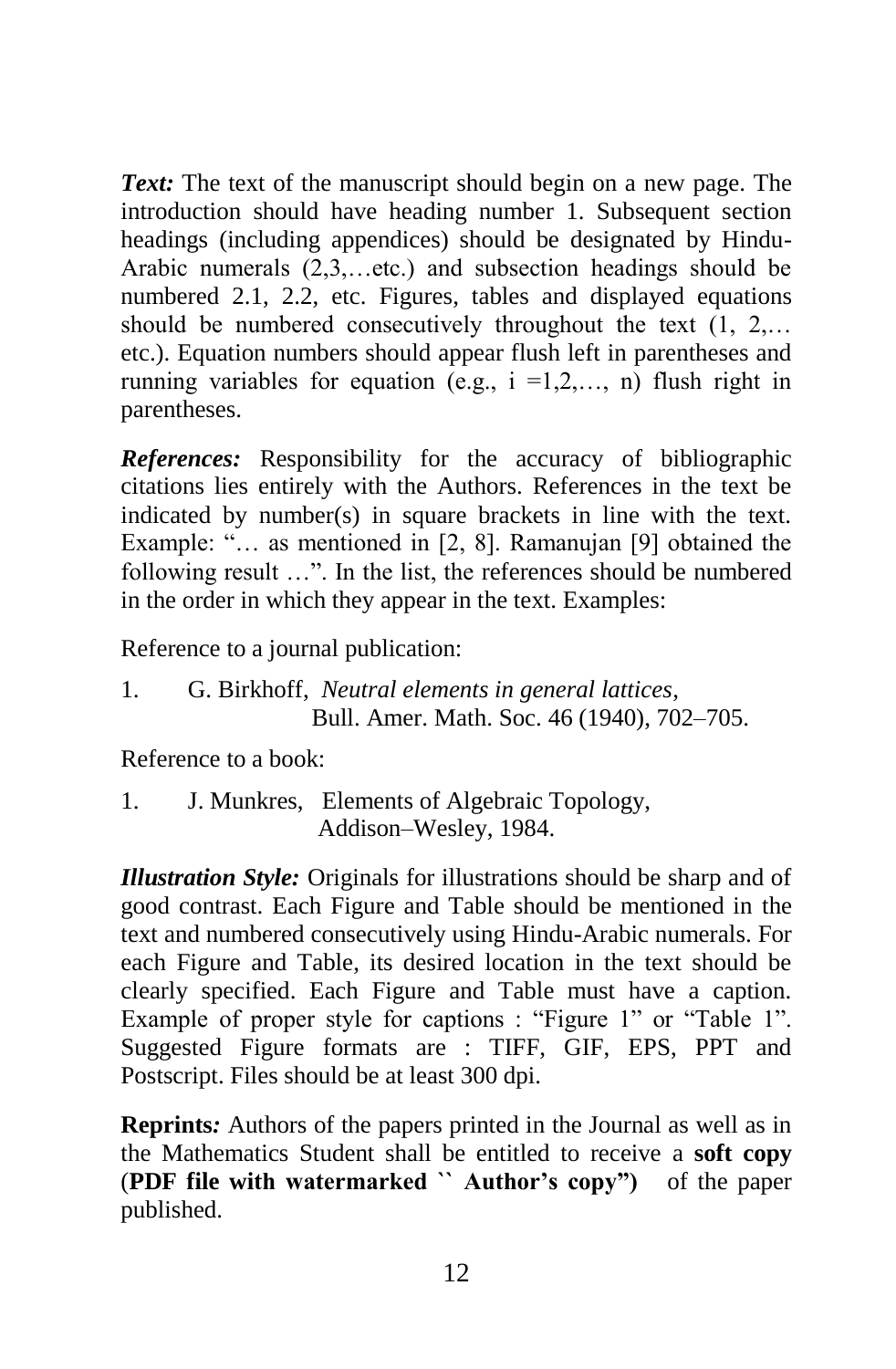There are **no page charges** for publications in the Journal as well as in the Mathematics Student. However, **if author(s)** (whose paper is accepted for publication in any of the IMS periodicals) **is (are) unable to send the LaTeX file of the accepted paper, then a charge Rs. 100 (US \$ 10) per page will be levied for LaTex typesetting charges**.

#### **Subscriptions**

- Annual subscription for the Journal / the Mathematics Student : For each periodical
	- Rs.1500/- for Libraries of Educational Institutions in India provided the subscription is direct or through an agent who gives complete name and address of the subscriber. The supply will be made directly to the subscribing library.
	- Rs. 4500/- for others for personal use or to the agents who do not supply the name and address of the end user.
	- \$100/- for personal use or for Libraries outside India.

The agents are entitled to 10 % discount on their orders.

Each issue of The Mathematics Student is being sent to the Life Members **in electronic form** to their E-mail address registered by the members with the Society for their personal use (not for circulation). No hard copy of this periodical will be sent to the Members. Those Members who have not registered their e-mail address are requested to register it on  $\langle \text{imsgoesgreen} \mathcal{Q} \text{gmail.com} \rangle$ . It may please be noted that the contents of The Mathematics Student will continue to be available on the Society"s website www.indianmathsociety.org and a physical copy of The Mathematics Student will continue to be available at the IMS Library (Ramanujan Institute of Advanced Study in Mathematics, Madras University, Chennai) as well as at the Registered Office of the Society (Department of Mathematics, University of Pune, Pune – 411 007) for reference during office hours.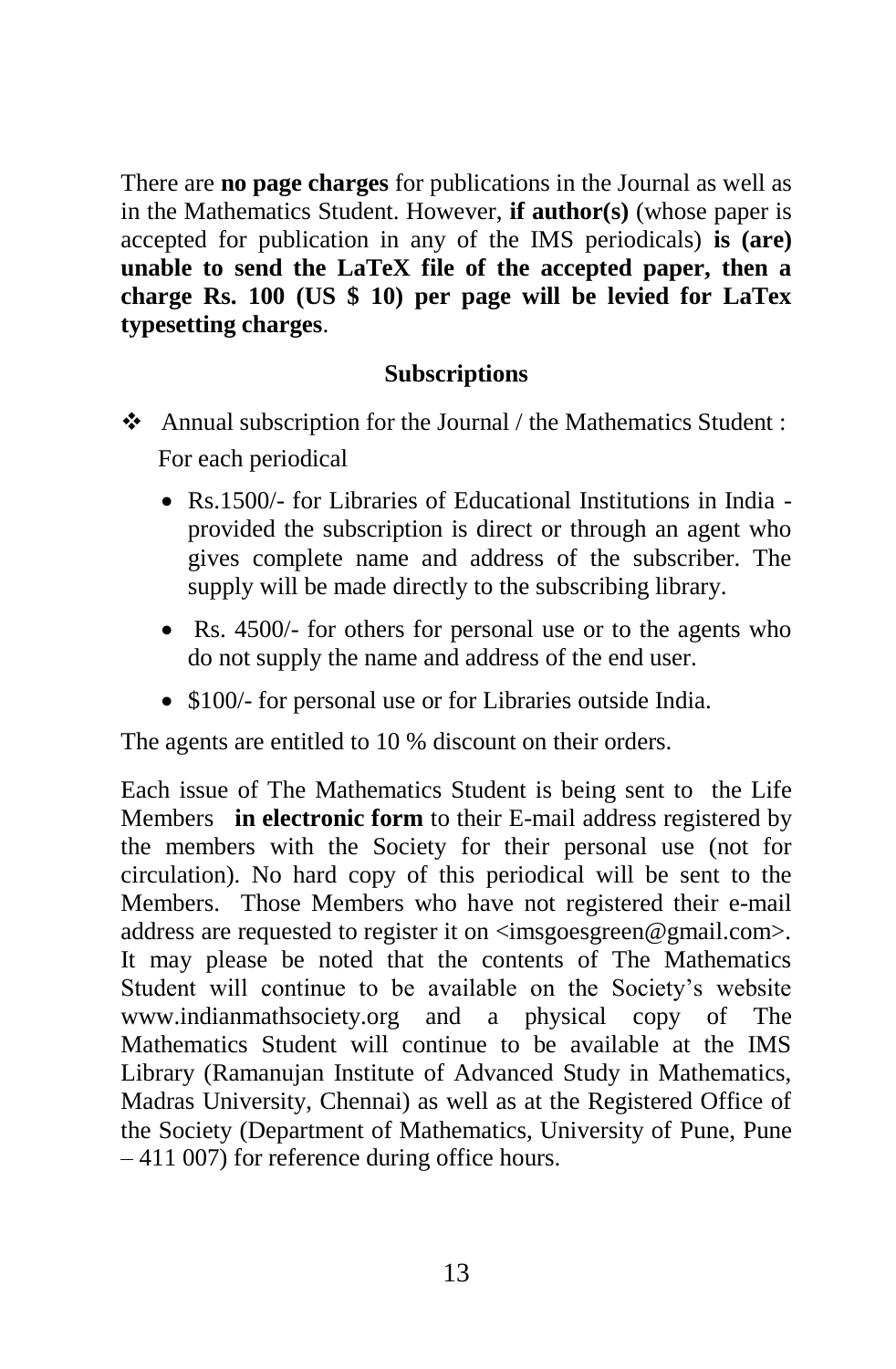# **Membership of the Society**

#### **Life Membership Fees :**

Rs.2000/- (US \$1000/- for those residing outside India - referred to as *International Life Members* ).

The Life Members of the Indian Mathematical Society who have registered their e-mail with the Society are entitled to a FREE online access to The Mathematics Student or a FREE copy, **online in electronic form,** of The Mathematics Student for their personal use (not for circulation).

# **Ordinary Annual Membership Fees :**

Rs. 250/- ( US \$100/- for those residing outside India ).

# **Sessional Membership Fees :**

Rs. 250/- ( US \$100/- for those residing outside India ).

Sessional Members are those who join the Society only for a particular Session. They may contribute paper(s) for presentation and / or participate in any of the academic programmes held during the Session.

*Membership form is available on the IMS website.*

#### **Business Correspondence and Payments** :

All business correspondence be addressed to Prof. S. K. Nimbhorkar, Treasurer, IMS; Department of Mathematics, Dr. B. A. M. University, Aurangabad – 431 004 (Maharashtra), India. All payments are to be made to Prof. S. K. Nimbhorkar, Treasurer, IMS by DD drawn in favour of "**The Indian Mathematical Society**" payable at **Aurangabad** (Maharashtra), India at the address mentioned above.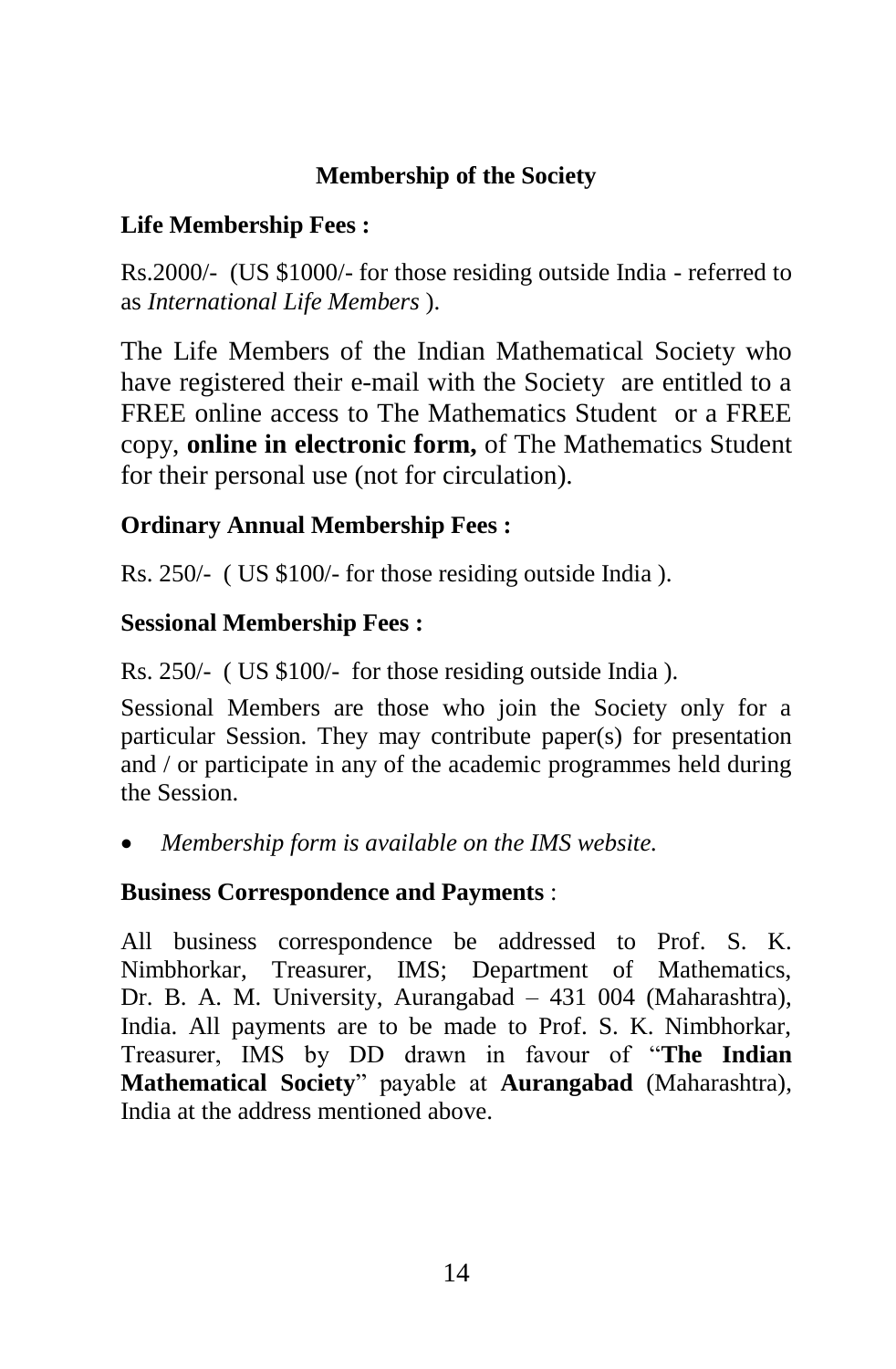#### **Member in good standing** :

A member is considered to be of good standing in a particular year if he/she has paid his/her Membership fees by **July 31** of that year.

#### **IMS Library**

The Indian Mathematical Society Library is housed in the Campus of the Ramanujan Institute for Advanced Study in Mathematics, University of Madras, Chennai – 600 005 ever since it was shifted from Pune.

The Library receives many journals on Exchange basis and has a rich collection of back numbers of reputed mathematical journals received from all over the world. The complete catalogue of the back volumes of all the periodicals published by the Society as well as those received in exchange by the Society and available in the IMS Library, Chennai, is now displayed on the IMS website. There is a spate of request for photocopies of articles published in these journals and the Library attends to these demands promptly. If a particular journal is not available in the IMS Library, the scholars / students are requested to contact other Libraries where it is likely to be available providing them with the addresses of those Libraries.

The address of the IMS Library is:

The Indian Mathematical Society Library, The Ramanujan Institute for Advanced Study in Mathematics, University of Madras, Chepauk, Chennai – 600 005. Phone : (O) +91-44-25360357, (M) 09600097799 E-mail : [premalatha.kumaresan@gmail.com](mailto:premalatha.kumaresan@gmail.com)

For further information one may contact Prof. Premalatha Kumaresan, Director, Ramanujan Institute for Advanced Study in Mathematics, University of Madras, Chennai, who is the Honourary Librarian for the Indian Mathematical Society Library.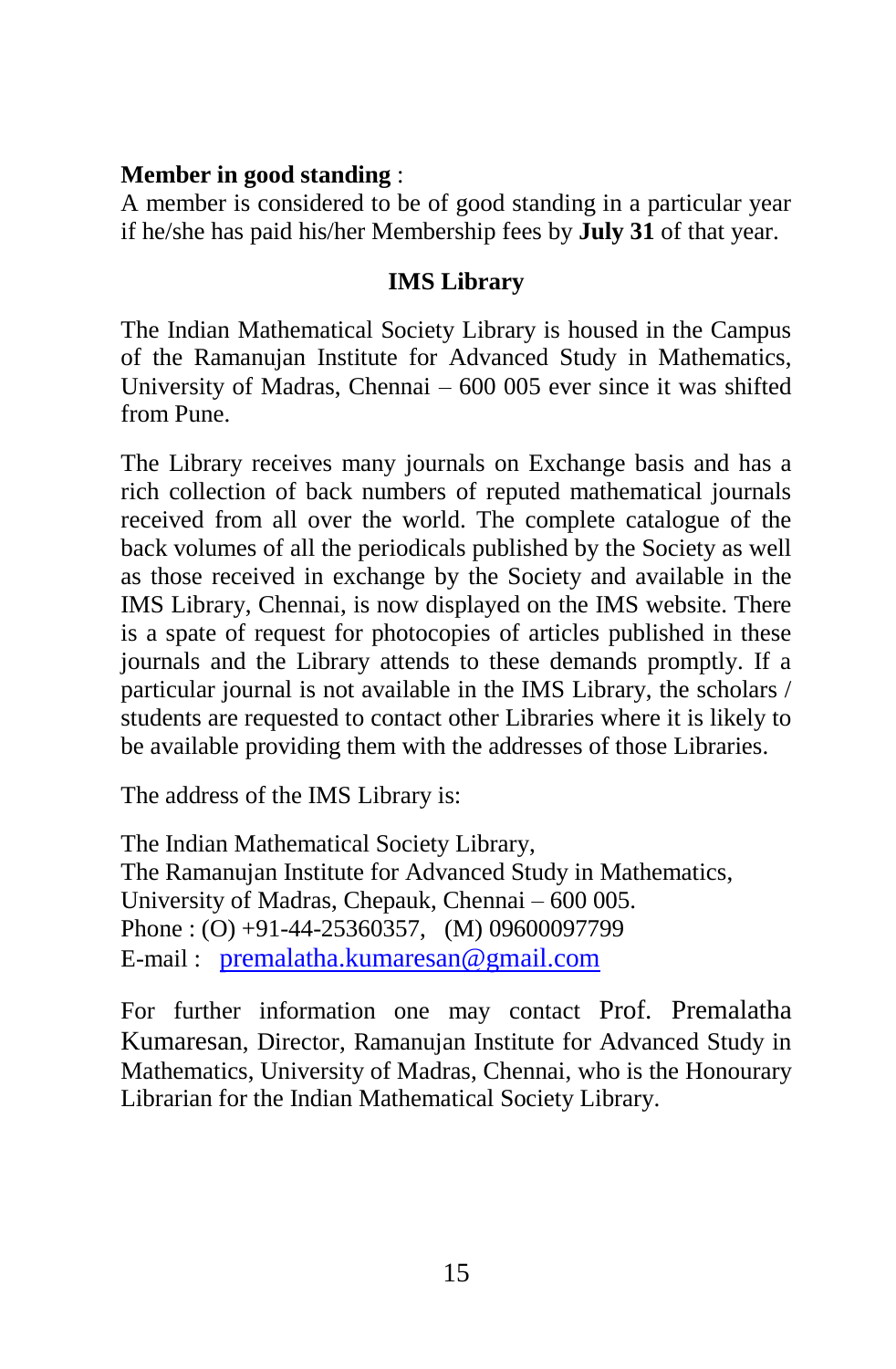#### **NOMINATIONS FOR ELECTION TO THE COUNCIL OF THE SOCIETY**

The Council has made the following nominations for elections to the Council:

 **President:** Prof. S. G. Dani (TIFR, Mumbai) for the election to the office of the President of the Society for a period of one year w. e. f. April 1, 2014.

The following nominations are made as members of the Council for the next three years:

Prof. Subhash J. Bhatt (S. P. University, Vallabh Vidyanagar), Prof. Dalip Singh Jamwal (Jammu University), Prof. Ajay Kumar (Delhi University) and Prof. A. Vijay Kumar (Cochin University of Science and Technology) are nominated for election as members of the Council for a period of three years w. e. f. April 1, 2014.

Any member of the Society may submit to the Returning Officer, *Prof. M. M. Shikare***,** Department of Mathematics, University of Pune, Pune – 411 007, Maharashtra**,** India**,** an alternative list of name(s) for some or all of the above vacancies; only such nominations being considered valid as are supported in writing by a letter of consent from each one of the candidates proposed by a member, so as to reach the Returning Officer not later than the October 5, 2013.

The nominations made by the Council with an indication made to that effect, together with other valid nominations made by members of good standing of the Society shall be submitted by the Returning Officer to all members of the Society in good standing by means of ballot papers sent by post by November 10, 2013 with instructions to be returned to him latest by the December 10, 2013.

(A member will be considered to be of good standing if his/her membership Fees are not in arrears and if he/she has paid his/her membership Fees for the current year by July 31, 2013).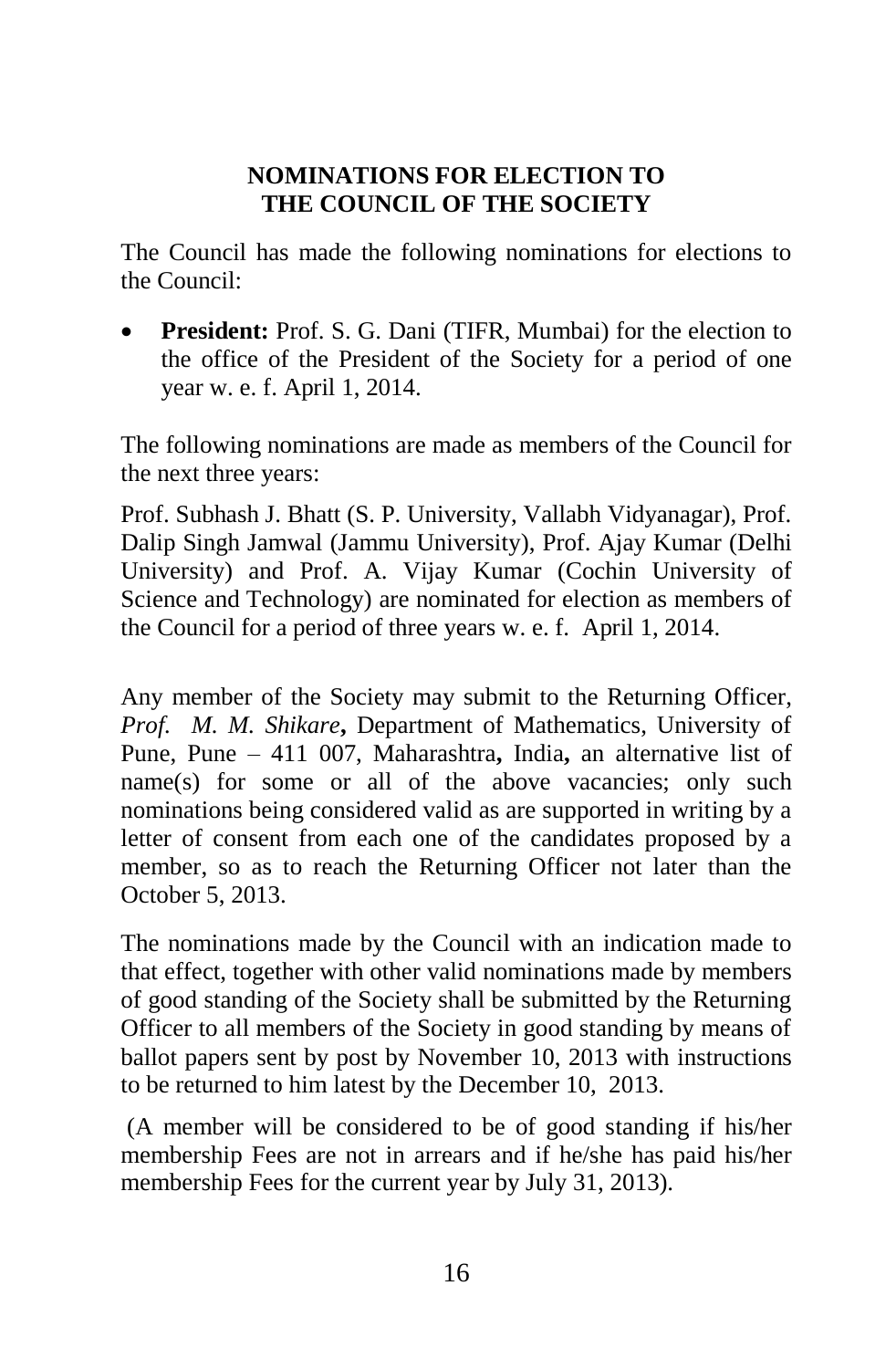The Returning Officer shall collect the ballot papers returned to him by the members up to December 10, 2013 and carry them to the venue of the Conference, where they will be opened and counted by him (or his nominee) in the presence of a committee consisting of the President (or his nominee) and the other Secretaries. A simple majority shall determine the result of the election in each case.

The list of newly elected office-bearers and additional members of the Council shall be announced at the General Body Meeting going to be held during the Annual Conference. The new Council shall assume charge of its office with effect from the April 1, 2014.

#### **MINUTES OF THE ANNUAL GENERAL BODY MEETING OF THE SOCIETY HELD IN THE SEMINAR HALL, BANARAS HINDU UNIVERSITY, VARANASI, ON JANUARY 25, 2012 AT 12:15 PM**

The Annual General Body Meeting of the Indian Mathematical Society was held at 12.15 p.m. on January 25, 2013 in Seminar Complex, Faculty of Science, of the Banaras Hindu University, Varanasi.

The following business was transacted.

**Item No. 1.** To confirm the Minutes of the General Body meeting held on December 30, 2011 at 12.15 pm in the Senate Hall of the Swami Ramanand Teerth Marathwada University, Nanded.

The Minutes of the General Body meeting held on December 30, 2011 at 12.15 pm at Nanded were confirmed.

**Item No. 2** : To receive the report of the General secretary for 2012.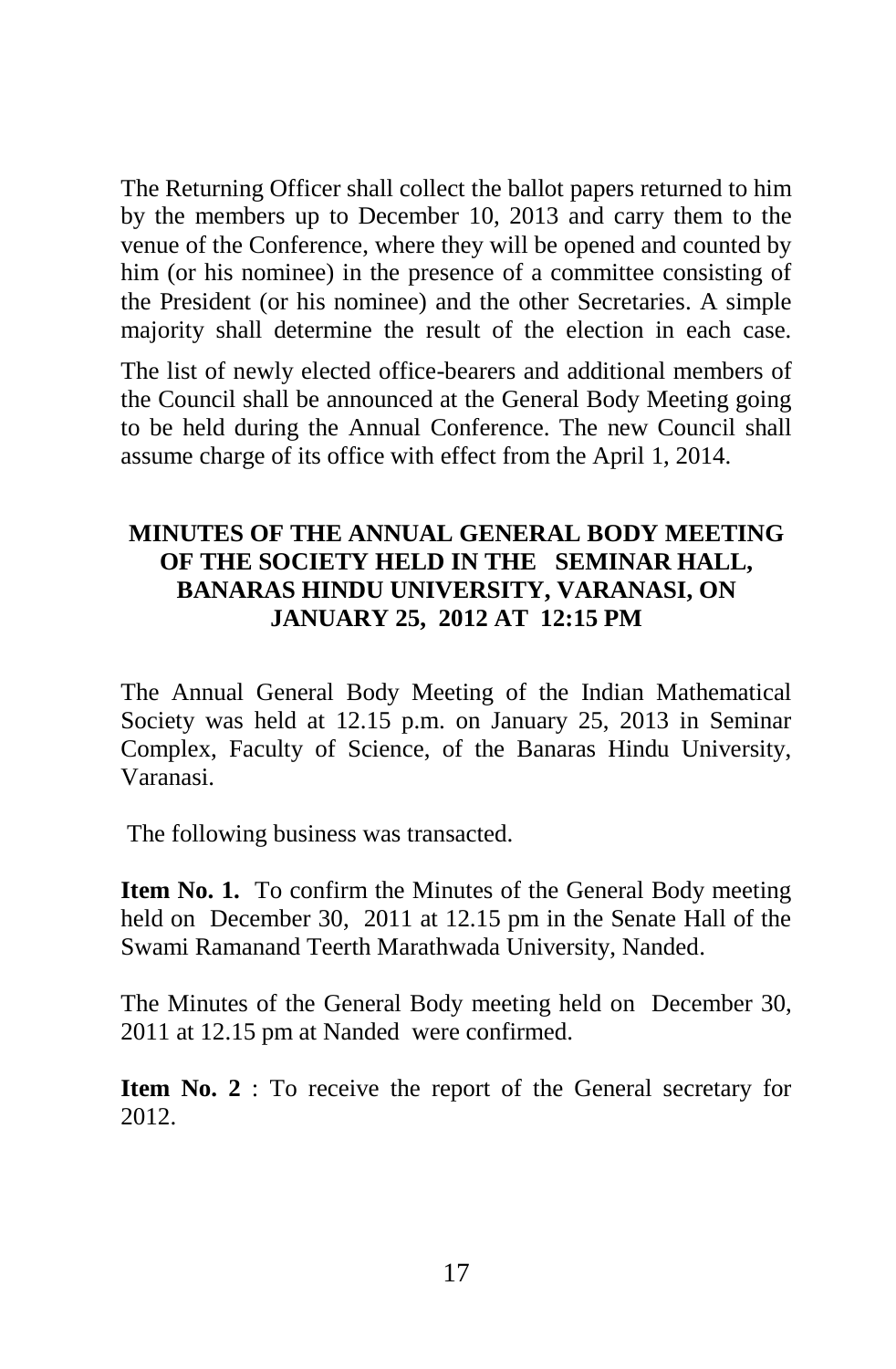Since the General Secretary Prof. V. M. Shah, could not attend the meeting, Prof. N. K. Thakare presented the report sent to him by Prof. V. M. Shah.

Report of the General Secretary for 2012

 Two IMS News Letters - No. 27 in March 2012 and No. 28 in August 2012 - were published. They are also displayed on the IMS Website.

The copies of the News Letters were also sent to all the university departments and many colleges of the Country.

- 140 Life Members and 33 Ordinary Members have been enrolled during the year 2012.
- Each Life Member of the Society is now allotted a Permanent Membership Number.
- The complete list of Life Members of the Society is now available on the IMS website. Members whose mails have been returned undelivered in the past are marked accordingly with a "NOTE : MAIL RETURNS UNDELIVERED" in RED. The Society looks forward to their correct addresses.
- The complete catalogue of the back volumes of all the periodicals published by the Society as well as those received in exchange by the Society and available in the IMS Library, Chennai, is now available on the IMS website.
- **A. Narasinga Rao Memorial Prize** for 2010 was not recommended by the Committee appointed for the purpose and hence is not awarded to any one.
- **P. L. Bhatnagar Memorial Prize** for 2012 has been awarded jointly to Mr. Debdyuti Banerjee (Hoogly) and Mr. Prafulla Susil Dhariwal (Pune) for being the top scorers for the Indian Team (28 points) at the  $53<sup>rd</sup>$  International Mathematics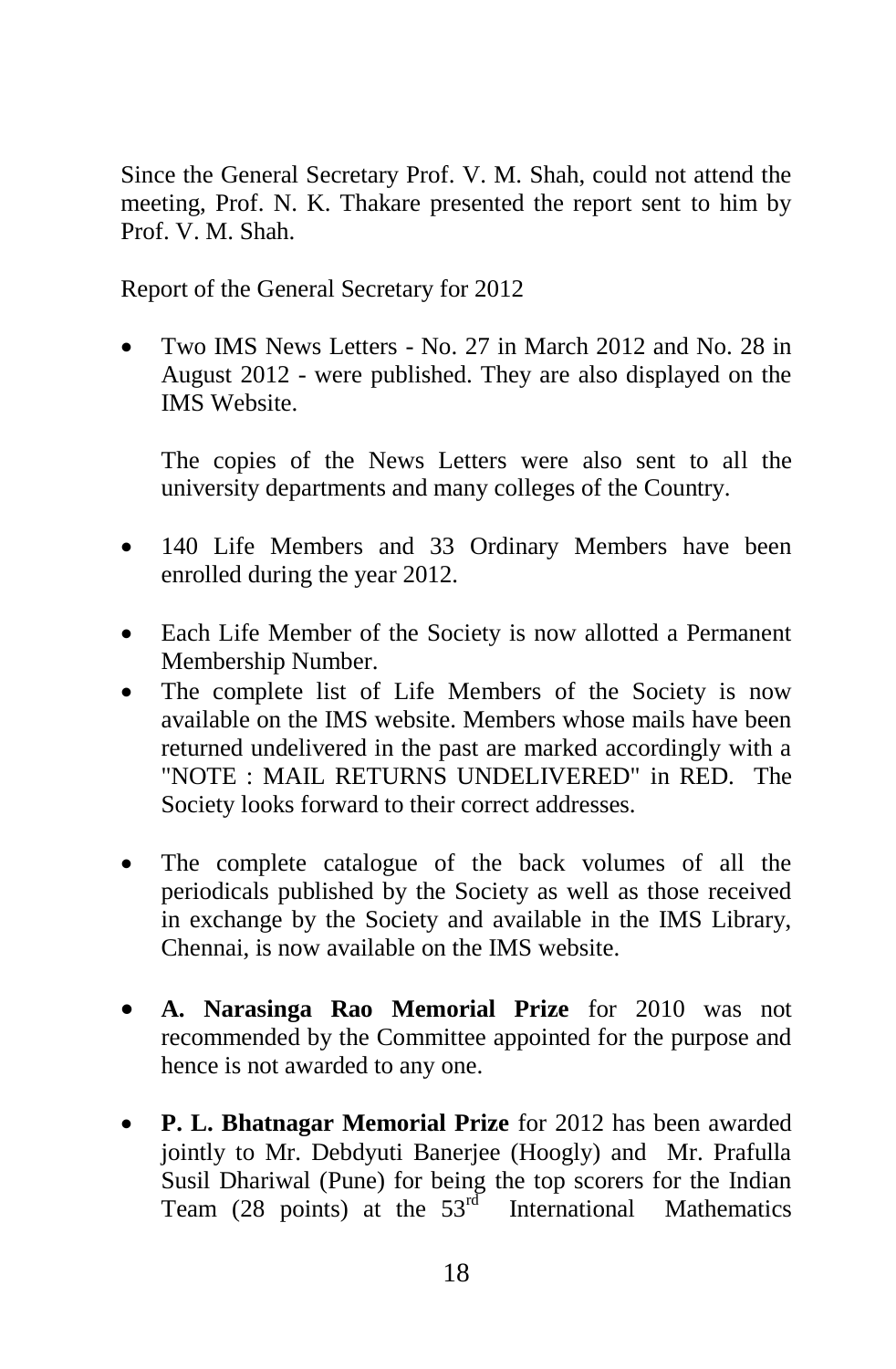Olympiad held during July 04 – 16, 2012 at Mar del Plata, Argentina.

- The work for the registration of the Indian Mathematical Society at Pune under Society"s Act 1860 is in good Progress. (Presently the Society is registered at Delhi with Registration No. S – 550, Delhi).
- The work for the digitization of the volumes of the Journal of the Indian Mathematical Society and The Mathematics Student is in good Progress.
- As an organization of highly qualified intellectuals, the Society on its own decided to adopt the green initiative taken by the Government of India – a welcome move as it will benefit the society at large through reduction in paper consumption and contribution towards a greener environment. Consequently, the Society has decided to send **online** the soft copy of the Mathematics Student / give **online** access to the Mathematics Student to all the Life members instead of supplying the hard copy. Also, the IMS News letters of March, beginning with IMS News Letter No 29 of March 2013, will be sent **online** / give **online** access to all, instead of sending its hard copy to the members of the Society.
- A heartfelt congratulations to Dr. S. B. Nimse, Vice Chancellor, SRTM University, Nanded, for getting elected to the Office of the General President of the Indian Science Congress Association for 2015 on behalf of the Society.
- A Special Volume of the Journal of the Indian Mathematical Society is planned to bring out to commemorate the  $125<sup>th</sup>$  birth anniversary of legendary Indian mathematician Srinivas Ramanujan.

**Item No. 3 :** To receive the Report of the Academic Secretary-2012.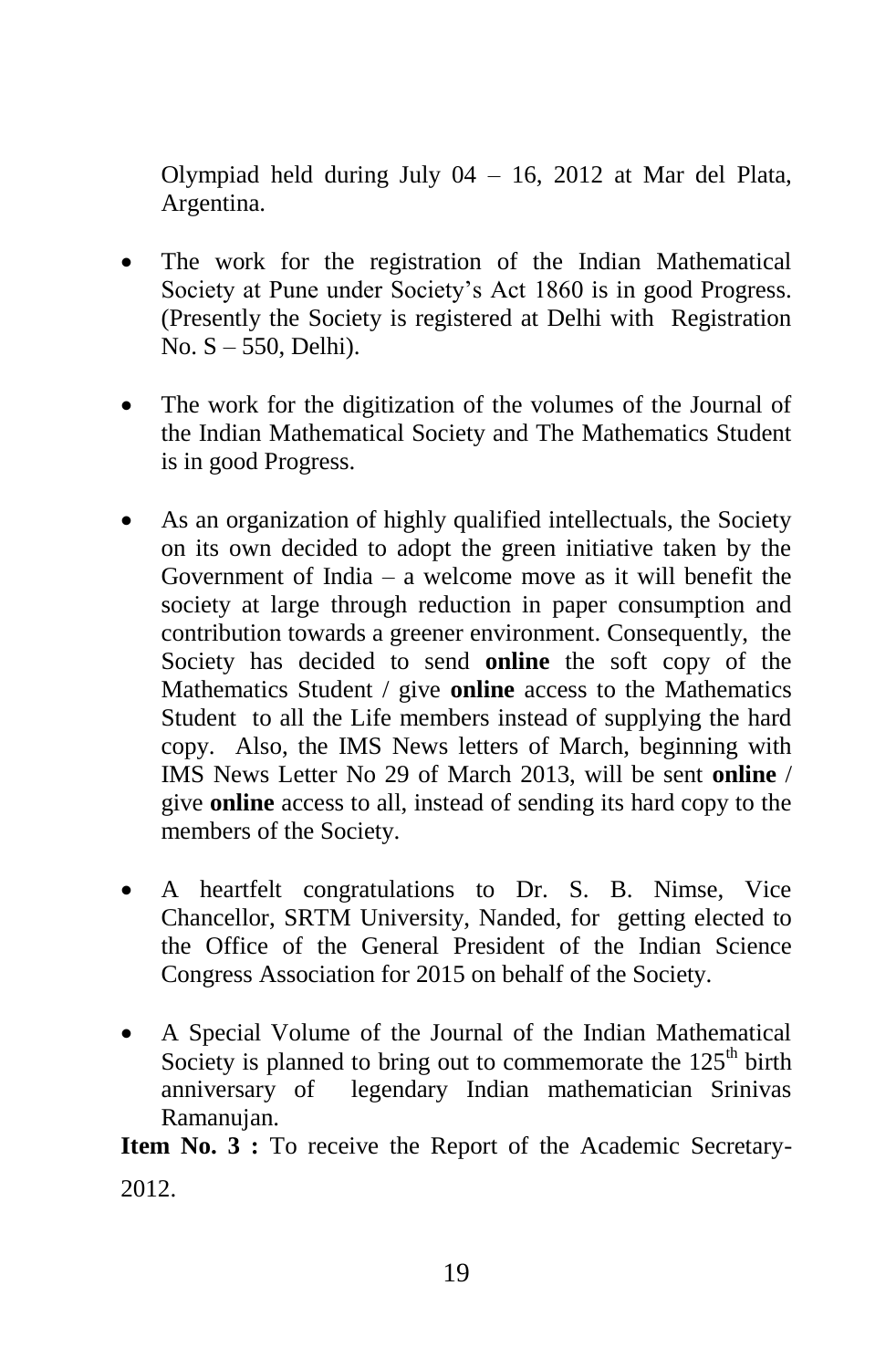Report of the Academic Secretary 2012.

- 1. A meeting of the Academic Planning Committee (APC) of IMS was held at the Department of Mathematics, University of Pune, Pune on July 03, 2012. The names of four memorial award lecturers were decided. They were all contacted by the General Secretary, Prof V.M.Shah, and all of them accepted the invitations. Their names, affiliations, titles of their award lectures, etc. is available in the abstract book of this conference.
- 2. Keeping the suggestions from the members of the APC in mind, two mathematicians of highest possible stature were contacted for plenary talks. Professor Gopal Prasad, University of Michigan, USA and Prof V. Srinivas, TIFR, Mumbai, accepted our invitation and gave plenary talks. The titles of their talks are in the abstract book.
- 3. Sixteen mathematicians, including those suggested by the APC, were contacted for giving invited talks. Most of them agreed. The titles of their talks, abstracts, etc. are mentioned in the abstract book
- 4. Five Symposia, each having about 5-6 invited speakers, are organized this year on different topics of mathematics. The symposia on late Prof. P. L. Bhatnagar's contributions that was proposed by Prof. M. P. Srivastava of Department of Physics, University of Delhi, at the instance of Prof. Tikekar finally could not materialize. Thus there were about 25-30 invited speakers under this category.
- 5. A total of 100 research papers were received for presentation at this conference. As mentioned in the "Abstract Book" there were 20 competitors for various best paper presentations selected after refereeing process. There were five entries for AMU prize, one entry for VMS prize and 13 entries for various IMS prizes. Thus, this year there was a total of 120 contributed papers for presentations. Some papers were rejected because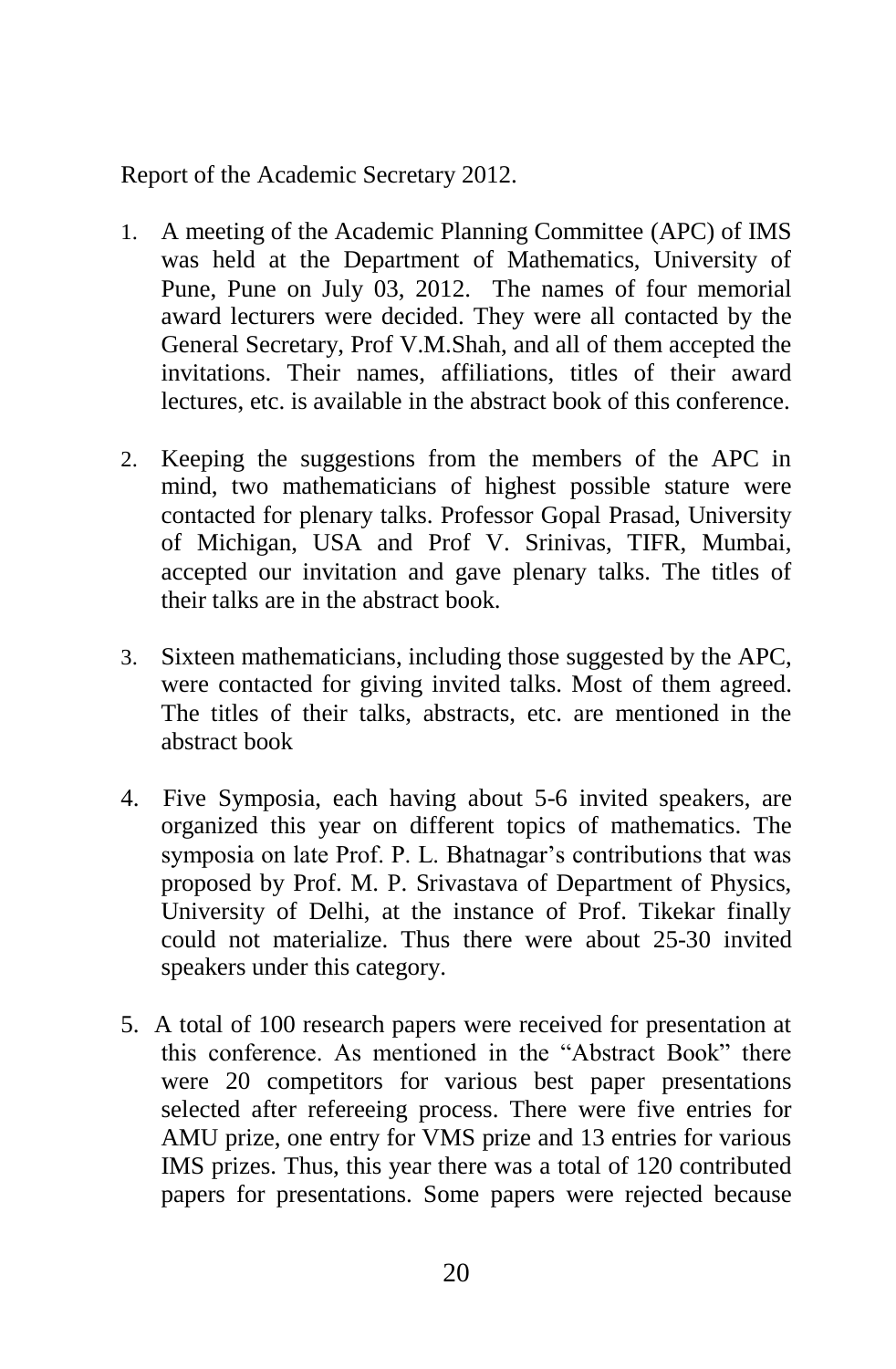they were not in correct format or were substandard or were received very late.

6. The tentative schedule of all lectures of this conference was prepared in advance and was displayed on Society"s website. The final time-table of everyday was circulated one day in advance of the actual days including minor changes, if any.

**Item No. 4 :** To receive the report of the Editor, The Journal of the Indian Mathematical Society for 2012.

Report of the Editor, Journal of the Indian Mathematical Society.

| Manuscript status:<br>$\bullet$<br>Number of manuscripts pending with the referees or under process<br>at the end of $2011$ :<br>Number of manuscripts received during 2012 : | 39  |
|-------------------------------------------------------------------------------------------------------------------------------------------------------------------------------|-----|
|                                                                                                                                                                               | 127 |
| Total                                                                                                                                                                         | 166 |
| Number of manuscripts accepted in 2012 :                                                                                                                                      | 50  |
| Number of manuscripts not accepted :                                                                                                                                          | 85  |
| Number of manuscripts with the referees or under process : 31                                                                                                                 |     |

Total 166

Publication status:

Volume 79  $(1 - 4)$  2012 of the Journal of the Indian Mathematical Society was published and sent to the subscribers in January 2012. Volume  $80$  (1 – 2) 2013 of the Journal of the Indian Mathematical Society is published and will be sent to the subscribers in February 2013.

Volume  $80 (3 - 4) 2013$  of the Journal of the Indian Mathematical Society is under preparation and will be published in June 2013.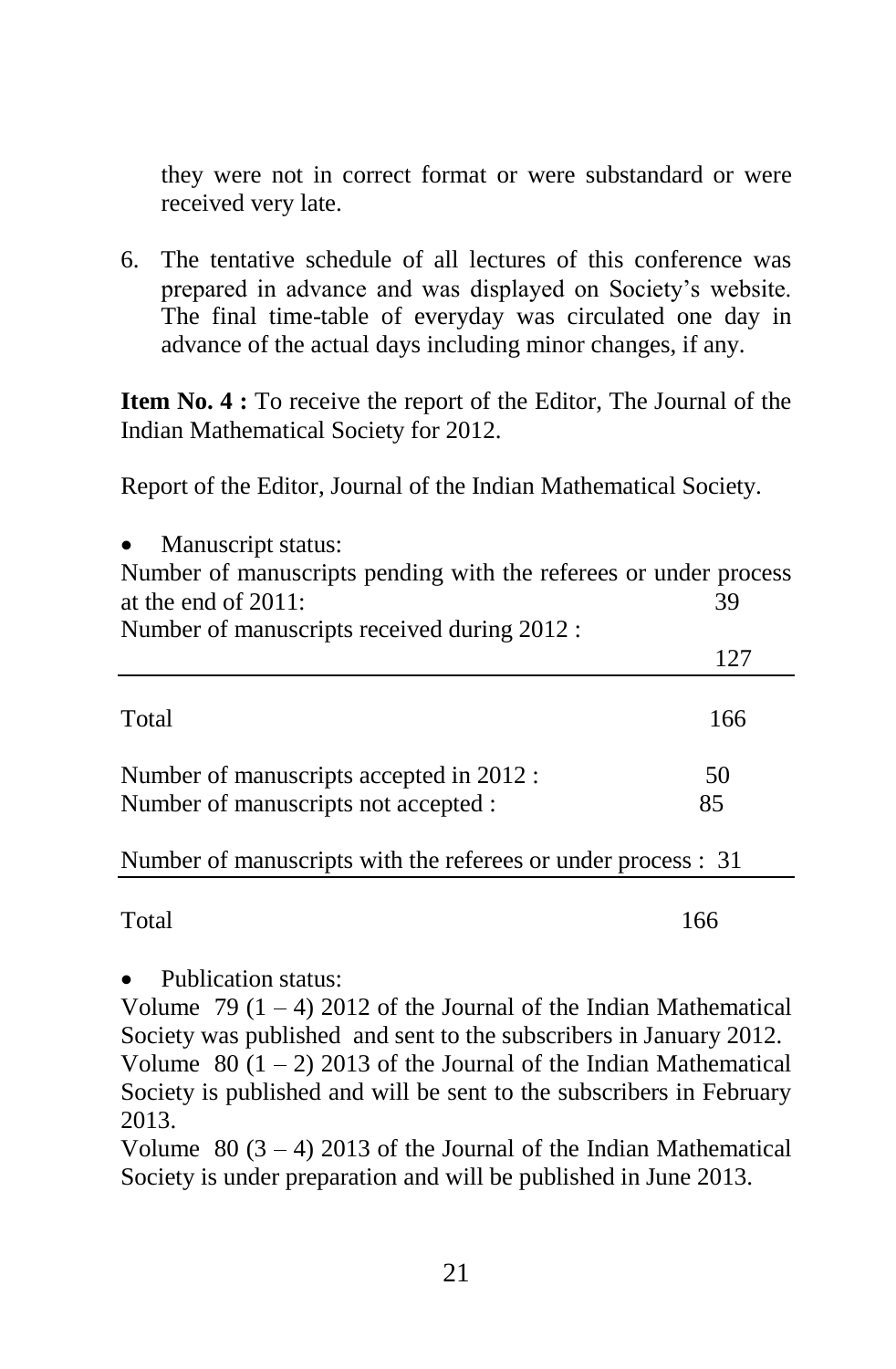There is no backlog of accepted papers.

• Acknowledgements:

The editor puts on record his grateful thanks to the referees and to the contributors. He is also thankful to the General Secretary of IMS, Prof. V. M. Shah, the Treasurer of IMS, Prof. S. K. Nimbhorkar and his former colleagues Prof. B. N. Waphare and Prof. M. M. Shikare from Pune University, Pune for their help. The Editor of JIMS would like to thank authorities of Z. B. Patil College (Dhule) and Vilas Suryavanshi (Dhule) for their technical support.

The credit for dispatch of both the periodicals of IMS goes to Dr. V. V. Joshi from Pune University and we thank him profusely.

**Item No. 5:** To receive the report of the Editor, Mathematics Student for 2012.

Report of the Editor of The Mathematics Student.

#### **Publication Status:**

- The Vol. 80, Nos. 1-4, (2011) of The Mathematics Student is published and distributed. The contents of this volume is available on the Society"s website.
- The Vol. 81, Nos. 1-4, (2012) of The Mathematics Student will soon go to Press for printing is expected to be published and distributed within next three months.

#### **Manuscript Status:**

 59 manuscripts are received during the period from December 24, 2011 to January 18, 2013 and 25 manuscripts were reported as pending with the referees in the last report.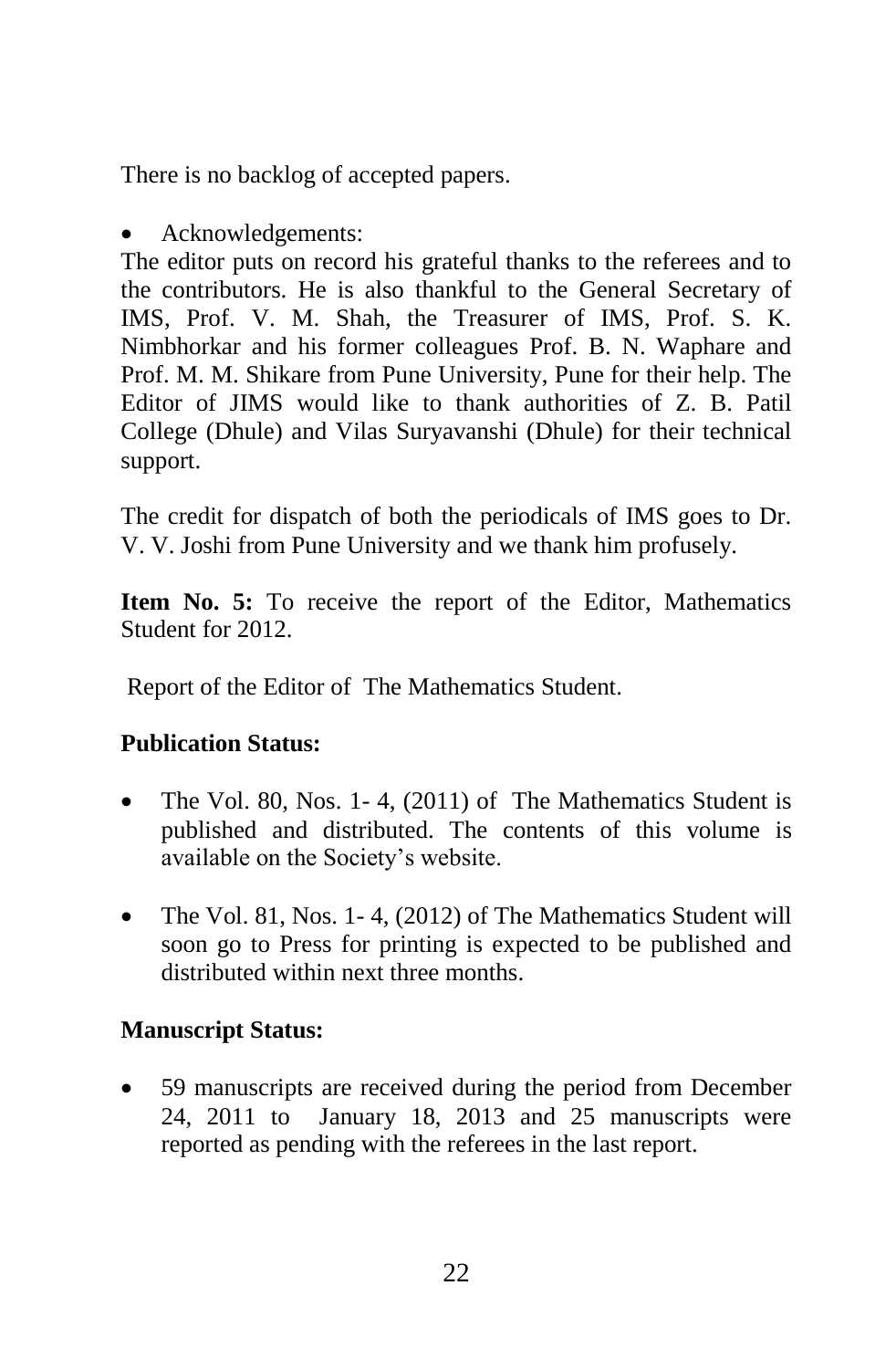Out of these total 84 manuscripts, 16 are accepted, 49 are not accepted and 19 are pending with the referees.

#### **Acknowledgements:**

- The Editor takes this opportunity to put on record his sincere thanks and profuse gratefulness to the referees for their continuous support and assistance in our sustained efforts for timely publication of the Mathematics Student. The Society looks forward to the active assistance in the constructive reviewing work as well as quality contributions from the large pool of mathematicians from India and abroad.
- The Editor thanks the Treasurer Prof. S. K. Nimbhorkar and the Administrative Secretary Prof. M. M. Shikare for their assistance in the composing, printing and distribution work of the Vol. 80, Nos. 1-4, (2011) of The Mathematics Student.
- The Editor also thanks the Department of Mathematics of the Pune University and the Pune Press for their assistance in the publication of the Mathematics Student.

#### **Call for research contributions:**

• Contributions are welcome and are assured of all the sincere efforts for prompt processing.

**Item No. 6:** To consider the Audited Statement of Accounts for the year 2011 – 2012 and budget for the year 2013 – 2014.

The Audited Statement of Accounts for the year 2011 – 2012 and budget for the year 2013 – 2014 presented by the Treasurer, Prof. S. K. Nimbhorkar, was approved.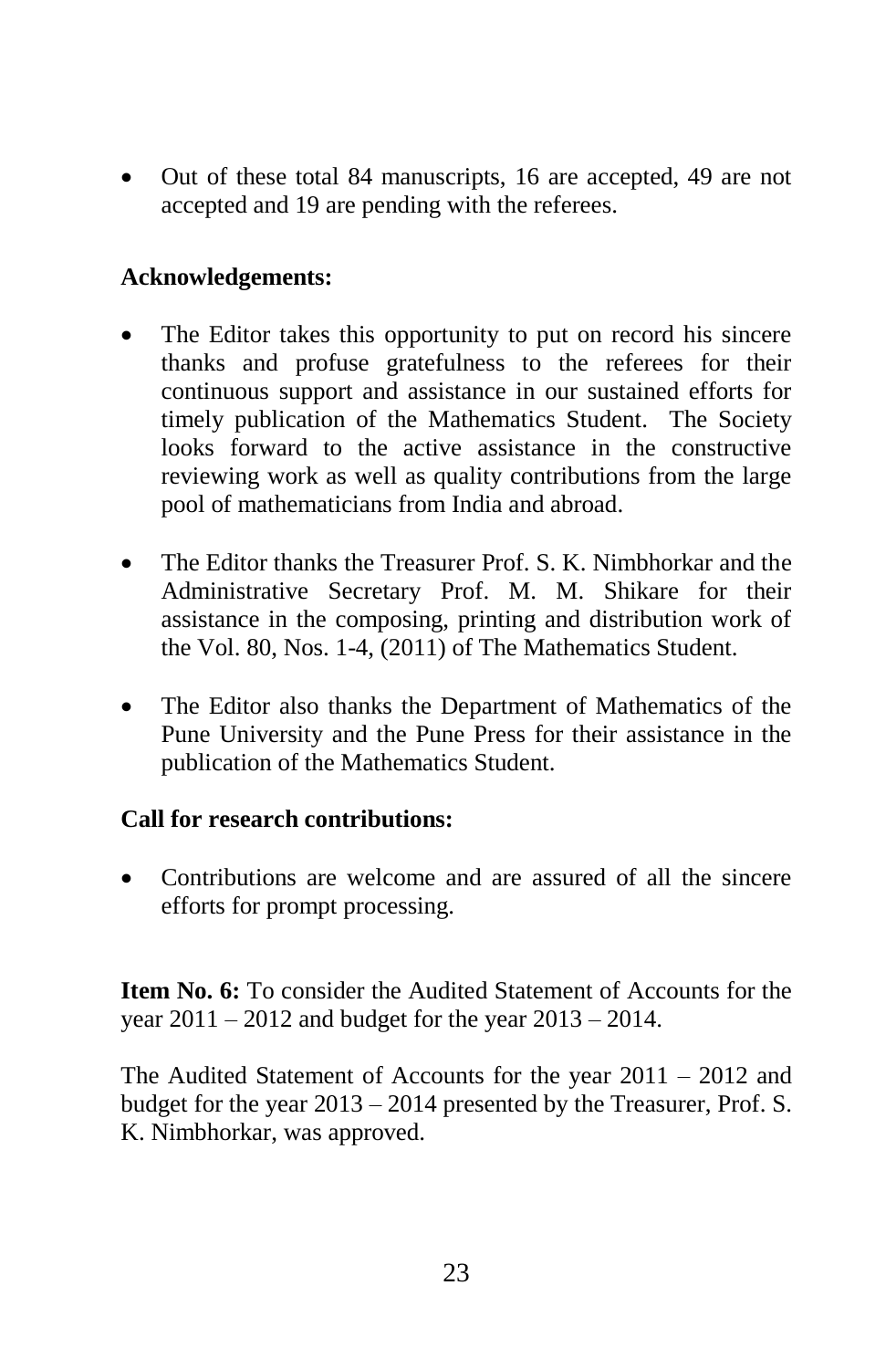**Item No. 7 :** To consider the venue of the 79<sup>th</sup> Annual Conference of the Indian Mathematical Society to be held in December 2013.

The Council accepted the firm invitation from the Principal, Rajagiri College of Engineering and Technology, Cochin, Kerala, to hold the 79<sup>th</sup> Annual Conference of the Indian Mathematical Society under the auspices of Rajagiri College of Engineering and Technology during December 28-31, 2013. Prof. Vinod Kumar, Head, Department of Mathematics of the College will be the Local Organizing Secretary.

**Item No. 8:** Announcement of the results of the following elections:

President for 2013-14; General Secretary, Academic secretary, Treasurer, Editor of JIMS, Editor, Math Student and three members of the council for a period of three years w. e. f. April 1, 2013.

The returning officer Prof. M. M. Shikare reported that the following members are declared elected.

**President for 2013-14**: Prof. (Mrs.) Geetha Srinivasa Rao (Chennai) for a period of one year with effect from April 01, 2013.

General Secretary : Prof. N. K. Thakare (Pune) for a period of three years with effect from April 1, 2013.

**Academic Secretary :** Prof. A. K. Srivastava (BHU, Varanasi) for a period of three years with effect from April 1, 2013.

**Treasurer :** Prof. S. K. Nimbhorkar (Aurangabad) for a period of three years with effect from April 1, 2013.

**Editor, Journal of the Indian Mathematical Society : Prof. Satya** Deo (Allahabad) for a period of three years with effect from April 1, 2013.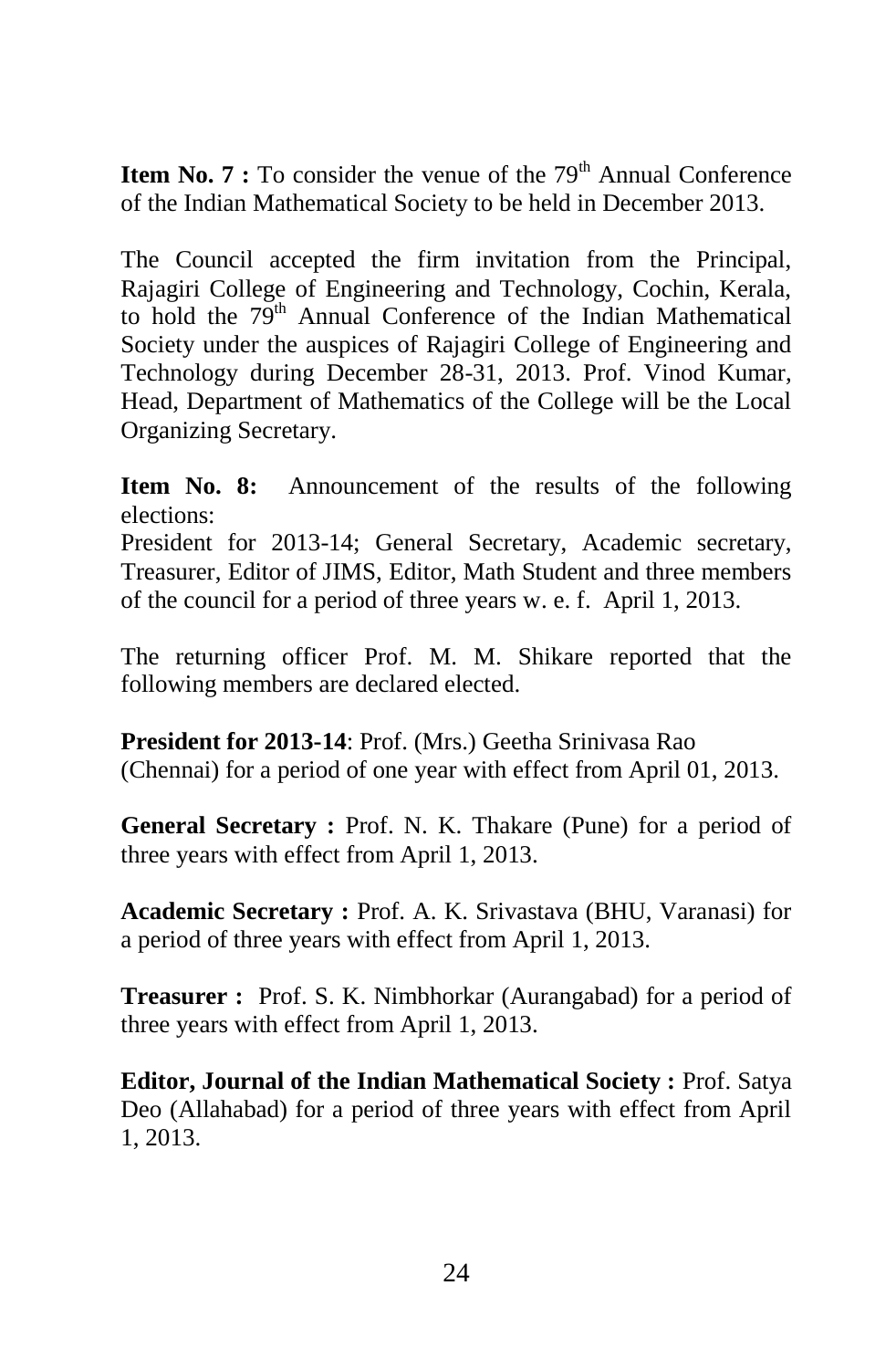**Editor, The Mathematics Student :** Prof. J. R. Patadia (Vadodara) for a period of three years with effect from April 1, 2013.

**Three members of the Council** for a period of three years w. e. f. April 1, 2013 :

Dr. S. B. Nimse (Nanded), Prof. Girija Jayaraman (New Delhi) and Dr. S. Ahmad Ali (Lucknow).

**Item No. 9:** Any other item with the permission of the chair.

 Consideration of the dedication of a volume of The Mathematics Student to Prof. V. M. Shah.

Prof. V. M. Shah, General Secretary of the Society, has voluntarily decided to take retirement from his services to the Society once his term gets over on March 31, 2013. On this occasion of his retirement, in appreciation of his long and dedicated outstanding services of 30 years to the Society, it is resolved to dedicate the Volume 82, Nos. 1- 4 (2013) of The Mathematics Student in his honor.

The Meeting ended with a vote of thanks to the Local Organizers and the President of the Indian Mathematical Society.

(V. M. Shah) General secretary Indian Mathematical Society.

#### **NOTICE OF THE ANNUAL GENERAL BODY MEETING**

The Annual General Body Meeting of the Indian Mathematical Society will be held on Tuesday, December 31, 2013 at 12.15 p.m. in the Department of Mathematics, Rajagiri School of Engineering and Technology, Rajagiri Vally, Cochin (Kerala), to consider the following agenda.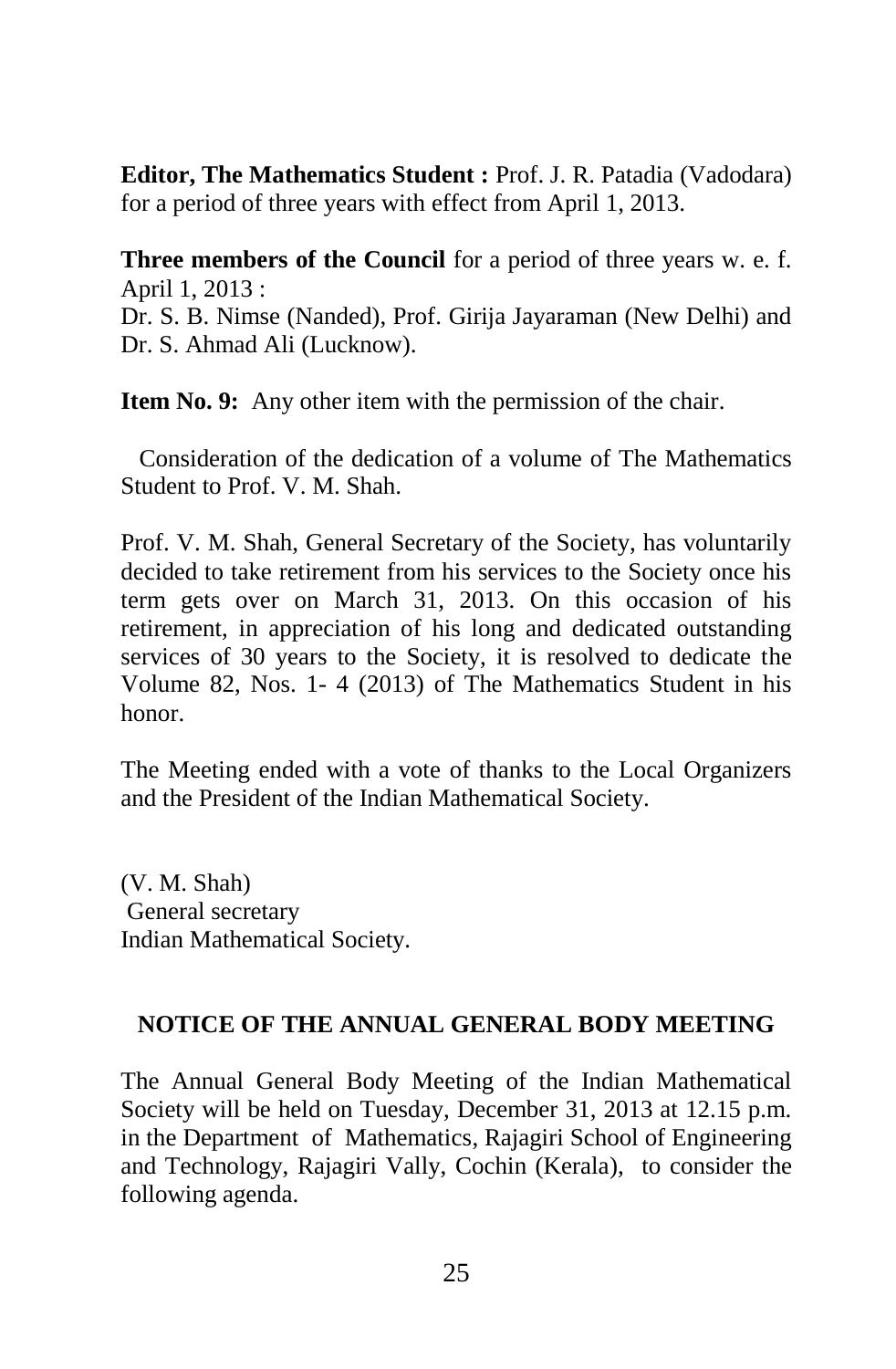All the members of the Society are requested to kindly attend the meeting.

#### **AGENDA**

- 1. To confirm the Minutes of the General Body Meeting held on January 25, 2013 at Banaras Hindu University (BHU), Varanasi - 221 005.
- 2. To receive the report of the General Secretary for 2013.
- 3. To receive the report of the Academic Secretary for 2013.
- 4. To receive the report of the Administrative Secretary for 2013.
- 5. To consider the Audited Statement of Accounts for the year 2012-2013 and the Budget for the Financial Year 2014 – 2015.
- 6. To receive the report of the Editor of the Journal of the Indian Mathematical Society for 2013.
- 7. To receive the report of the Editor of the Mathematics Student for 2013.
- 8. To consider the venue of the  $80<sup>th</sup>$  Annual Session of the Society to be held in December 2014.
- 9. Announcement of the results of the following elections:

President for 2014– 2015 and three members of the Council for a period of three years w. e. f. April 01, 2014.

10. Any other item with the permission of the chair.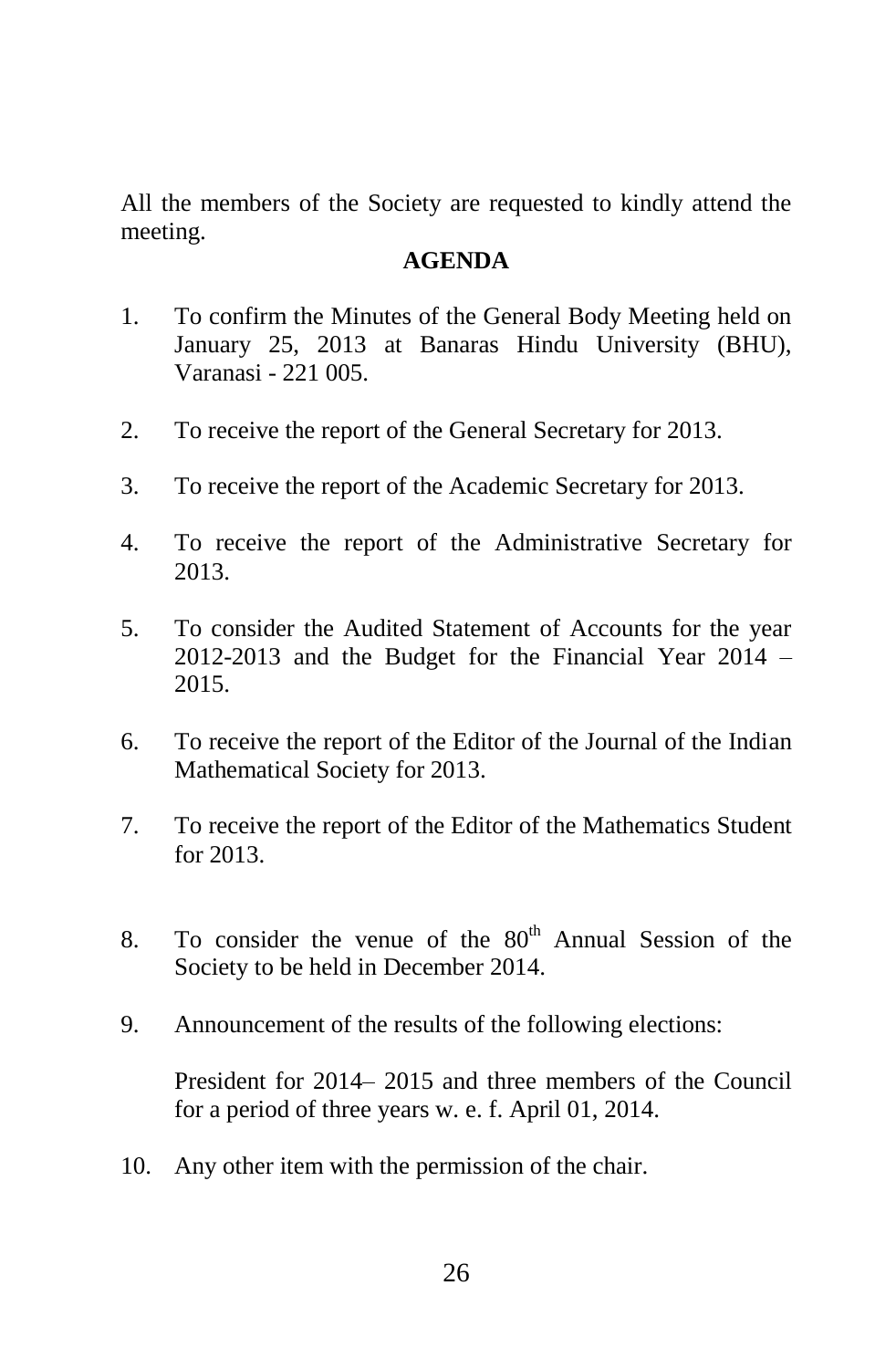(Members in good standing are entitled to exercise vote.)

 N. K. Thakare General Secretary, IMS. C/o Center for Advanced Study in Mathematics University of Pune, Pune

August 14, 2013

#### **Highlights of the Academic Programme of the ensuing Conference at Rajagiri School of Engineering and Technology, Rajagiri Vally, Cochin (Kerala)**

#### 1. **Plenary Lectures : One**

The Plenary Lecture will be delivered by Prof. George Gheverghese Joshep, School of Education (Mathematics Education), University of Manchester, United Kingdom. Title of his Lecture will be "From Zero to Infinity : The Indian Legacy of the Bright Dark Ages"

#### 2. **IMS Memorial Award Lectures :**

- 1. The  $27<sup>th</sup>$  P. L. Bhatnagar Memorial Award Lecture will be delivered by Dr. (Mrs.) Indira Narayanaswamy, Aeronautical Development Agency (ADA), Govt. of India, Bangalore .
- 2. The  $11<sup>th</sup>$  Ganesh Prasad Memorial Award Lecture will be delivered by Prof. D. V. Pai, visiting Professor, IIT Ahemadabad on "Viscosity approximation methods for minimization and fixed point problems -- a relook".
- 3. The 24<sup>th</sup> Srinivasa Ramanujan Memorial Award Lecture will be delivered by Prof. Dilip P. Patil, Professor, Department of Mathematics, IISc, Bangalore on "Bernside Algebras of Finite Groups".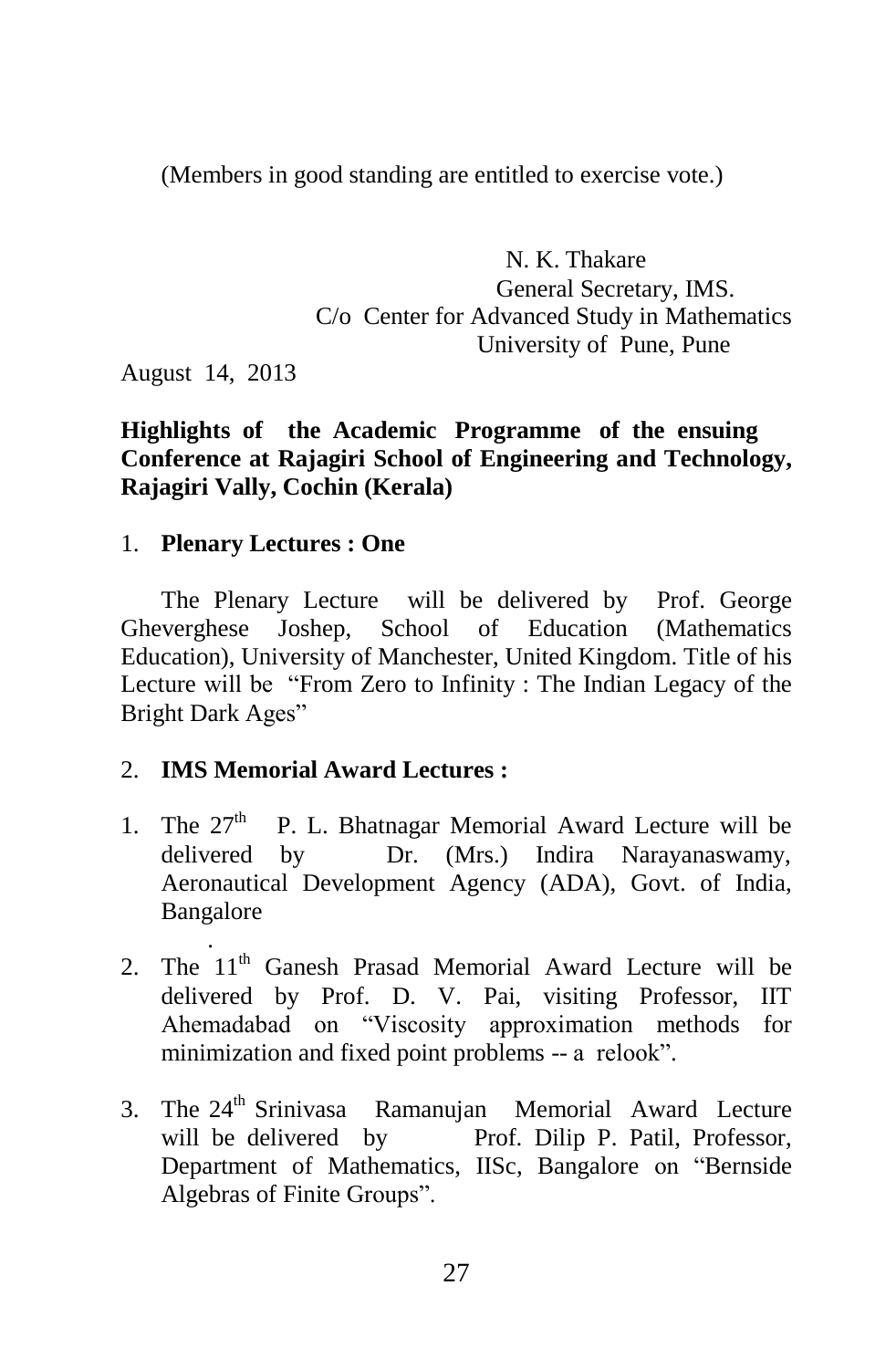- 4. The  $24<sup>th</sup>$  V. Ramaswamy Iyer Memorial Award Lecture will be delivered by Prof. M. M. Shikare, Department of Mathematics University of Pune, Pune on "Generalizations of some graph-theoretic results to binary matroids"
- 5. The  $24<sup>th</sup>$  Hansraj Gupta Memorial Award Lecture will be delivered by Prof. Ajit Iqbal Singh, Indian Statistical Institute, New Delhi on "How permutations, partitions, projective representations and positive maps entangle well for Quantum Information Theory".

#### 3. **One hour Invited Talks:**

Prof. R. N. Mohapatra, University of Central Florida, Orlando, USA

Title of the talk: Riesz bases, Frames and Erasers

#### 4. **Half an hour Invited Talks:**

- (i) Prof. Gangadhar Hiremath, University of North Carolina, USA Title of the talk: Metrization, diagonal properties and invariance
- (ii) Prof. Meenakshi Wasadikar, Department of Mathematics, Dr. Babasaheb Ambedkar Marathwada University, Aurangabad
- (iii) Prof. D. S. Jamwal, Jammu University, Jammu
- (iv) Prof. B. Suri, Stat-Math. Unit, ISI, Bangalore
- (v) Prof. A. K. Nandakumaran, Deptt. of Mathematics, ISI, Bangalore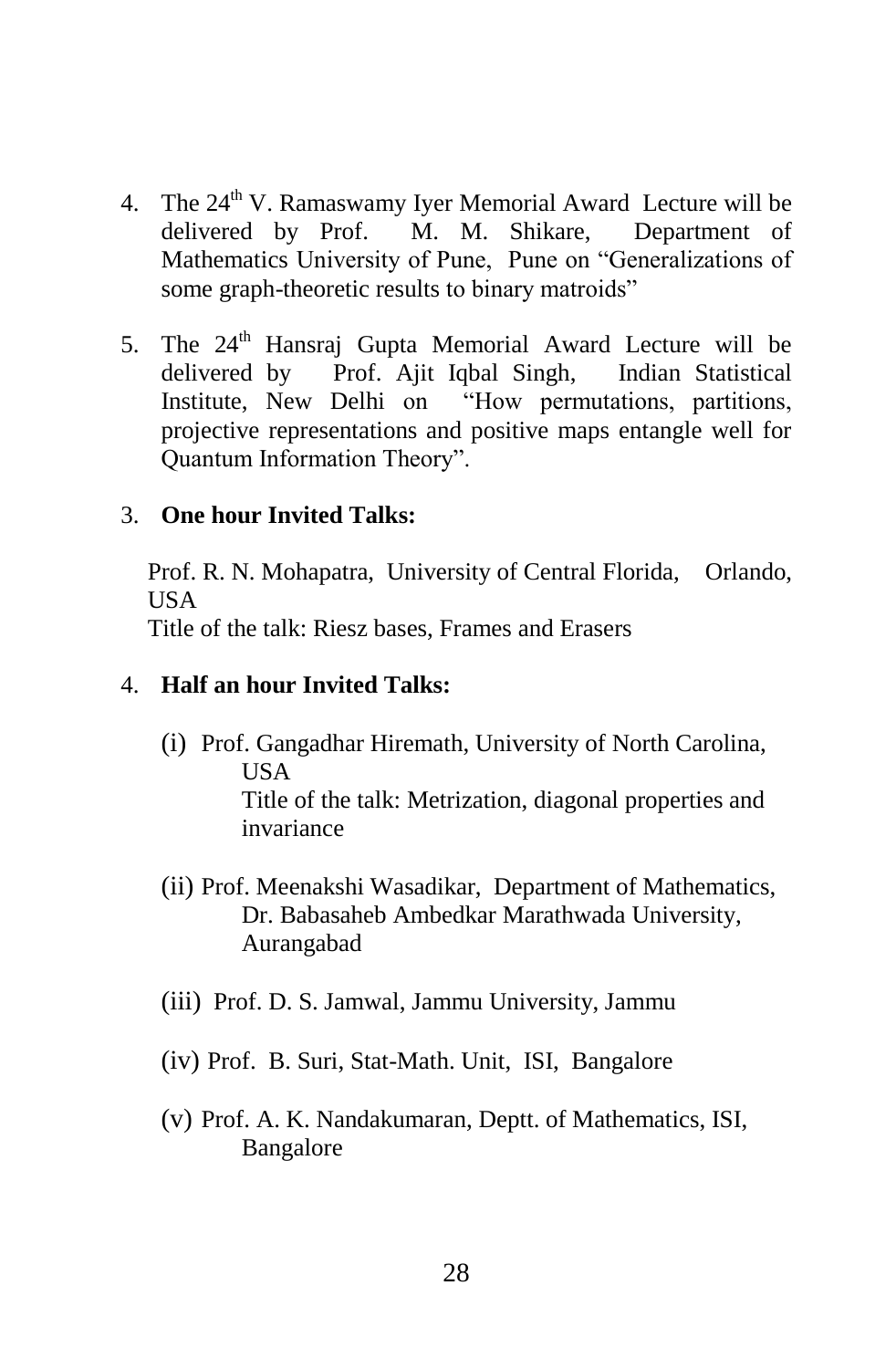#### 5. **Symposia:**

- (i) Srinivasa Ramanujan"s work Convener: Prof. K. Srinivasa Rao, Retd. Professor, The Inst. of Math. Sc., Chennai
- (ii) Differential equations, Non-linear Analysis, Theory of Semigroups Convener: Prof. A. Bahuguna, Indian Institute of Technology, Kanpur
- (iii) Operator Theory Convener: Prof. Vijay Kodiyalam, IMSC, Chennai
- (iv) Topology and Applications Convener: Prof. P. Sankaran, IMSc, Chennai.
- (v) Graph Theory and Applications Convener: Prof. Vijayakumar Ambat, Cochin
- (vi) Differential manifolds and related area Convener: Prof. Dr. (Mrs.) Manjusha Majumdar Calcutta University, Calcutta

#### **NEWS AND ANNOUNCEMENTS**

#### **The List of the Life Members of the IMS is displayed on the website of the Society**

 The Complete List of the Life Members of the Society is available on the IMS website along with their Membership Numbers. Members whose mails have been returned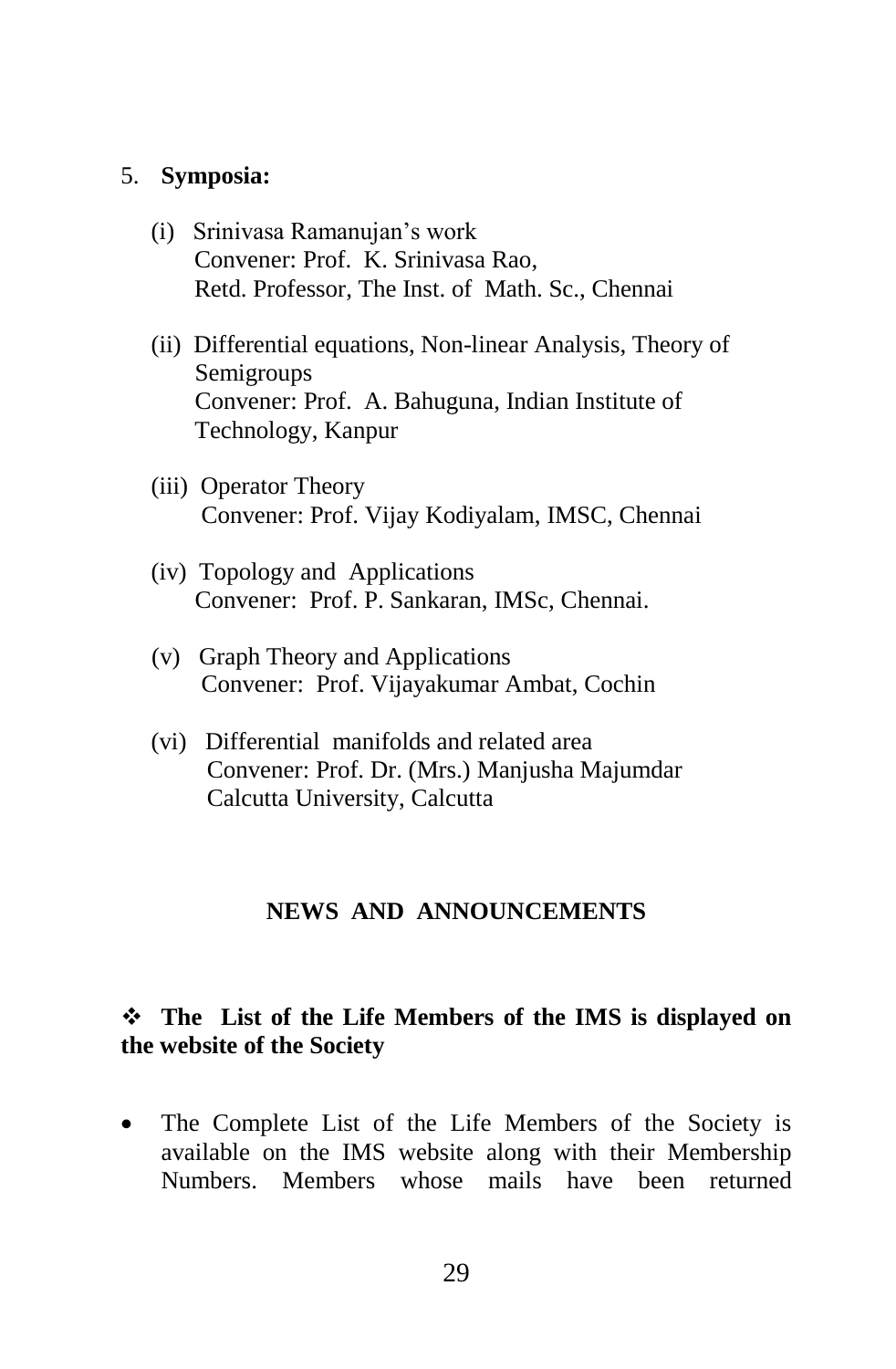undelivered are marked accordingly with a *note in red* along with their names on the IMS website.

*Society looks forward to their correct addresses*.

Members are requested to quote their membership number while communicating change of addresses, etc.

 Any change or modification in the address and an e-mail id may please be communicated to the Treasurer, IMS, Prof. S. K. Nimbhorkar (if electronically, then on [sknimbhorkar@gmail.com](mailto:sknimbhorkar@gmail.com) ).

# **Prof. Premalatha Kumaresan has taken over as Librarian of the IMS Library**

On retirement of Prof. V. Thagaraj, Prof. Premalatha Kumaresan, the Director, Ramanujan Institute for Advanced Study in Mathematics, University of Madras, Chennai, has been nominated as the Honourary Librarian of the Indian Mathematical Society Library.

◆ As decided earlier the IMS News Letter is now being sent in the form of **soft copy** only to the members of the IMS .

# **Prof. S. B. Nimse is Elected as the President of the Indian Science Congress (ISCA) for the 2015 Session**

Prof. S. B. Nimse, Vice Chancellor, Lucknow University, Lucknow and a member of the Council of the Indian Mathematical Society has been elected as the General President of the 102<sup>nd</sup> Session of the Indian Science Congress Association to be held in January 2015. Prof. S. B. Nimse was the Local Organizing Secretary of the 77th Annual Conference of the Indian Mathematical Society held in December 2011 at SRTM University, Nanded.

The IMS congratulates Prof. S. B. Nimse on his success and wish him a happy and prosperous future.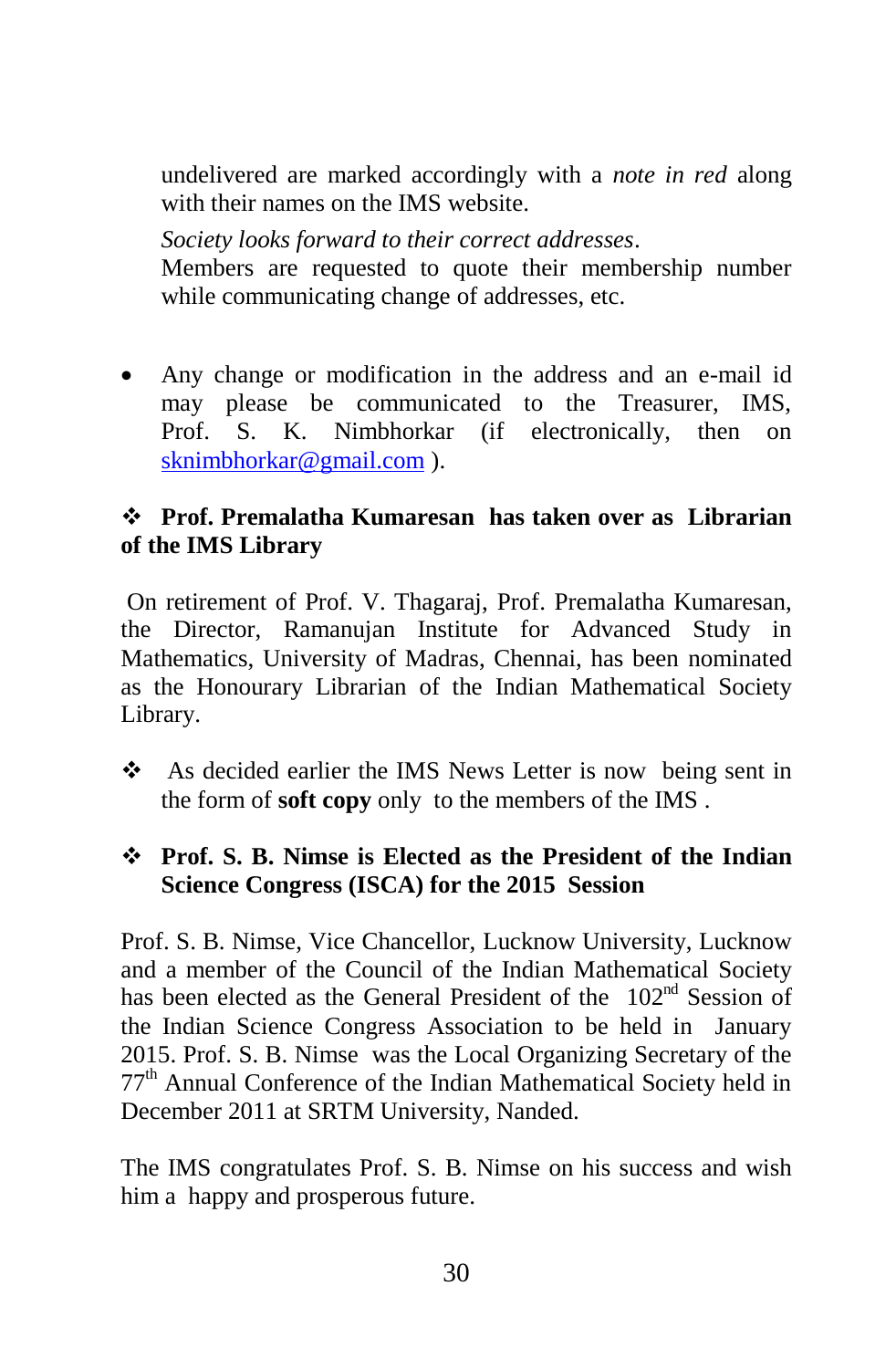#### **∻ P.** L. Bhatnagar Prize for 2013 to Indian Team at 54<sup>th</sup> **International Mathematical Olympiad (IMO)**

The 54<sup>rd</sup> International Mathematical Olympiad (IMO) was held during July 18–26, 2013 at Santa Marta, Colombia. The Indian team bagged 2 silver, 3 bronze medals and secured the  $29<sup>th</sup>$ position. A six member team of students picked up from across the country schools which was sponsored by the Homi Bhabha Centre for Science Education (HBCSE), an Institution under the Tata Institute of Fundamental Research (TIFR). A total of 528 students from 97 countries participated in the prestigious world event.

The Silver Medal winners are: Sangik Saha (Kolkata West Bengal) and Shubham Sinha (New Delhi), while the Bronze Medal winners are Pallav Goyal (Chattisgarh), Pranab Nuti (Hyderabad-Andhra Pradesh) and Anish Prasad Sevekari (Pune-Maharashtra).

Mr. Sangik Saha (Kolkata West Bengal) and Shubham Sinha (New Delhi) were top scorers with 28 points. They will be awarded the P. L. Bhatnagar Memorial Prize (carrying a Prize of Rs. 1000/- and a Certificate) of the Indian Mathematical Society. The Prize will be awarded to them in the Inaugural Session of the ensuing  $79<sup>th</sup>$ Annual Conference of the Society on December 28, 2013 at the Rajagiri School of Engineering and Technology, Rajagiri Vally, Cochin (Kerala).

The team was led by Prof. C.R. Pranesachar (Leader), Mathematical Olympiad Cell, HBCSE, TFIR Bengaluru Dr. Aditi Phadke, Norrowsjee Wadia College Pune (Deputy Leader ) and Dr. V. V. Acharya, Ferguson College Pune (Observer).

#### **A. Narasinga Rao Memorial Prize by IMS.**

For the year 2011, the Committee did not recommend this prize.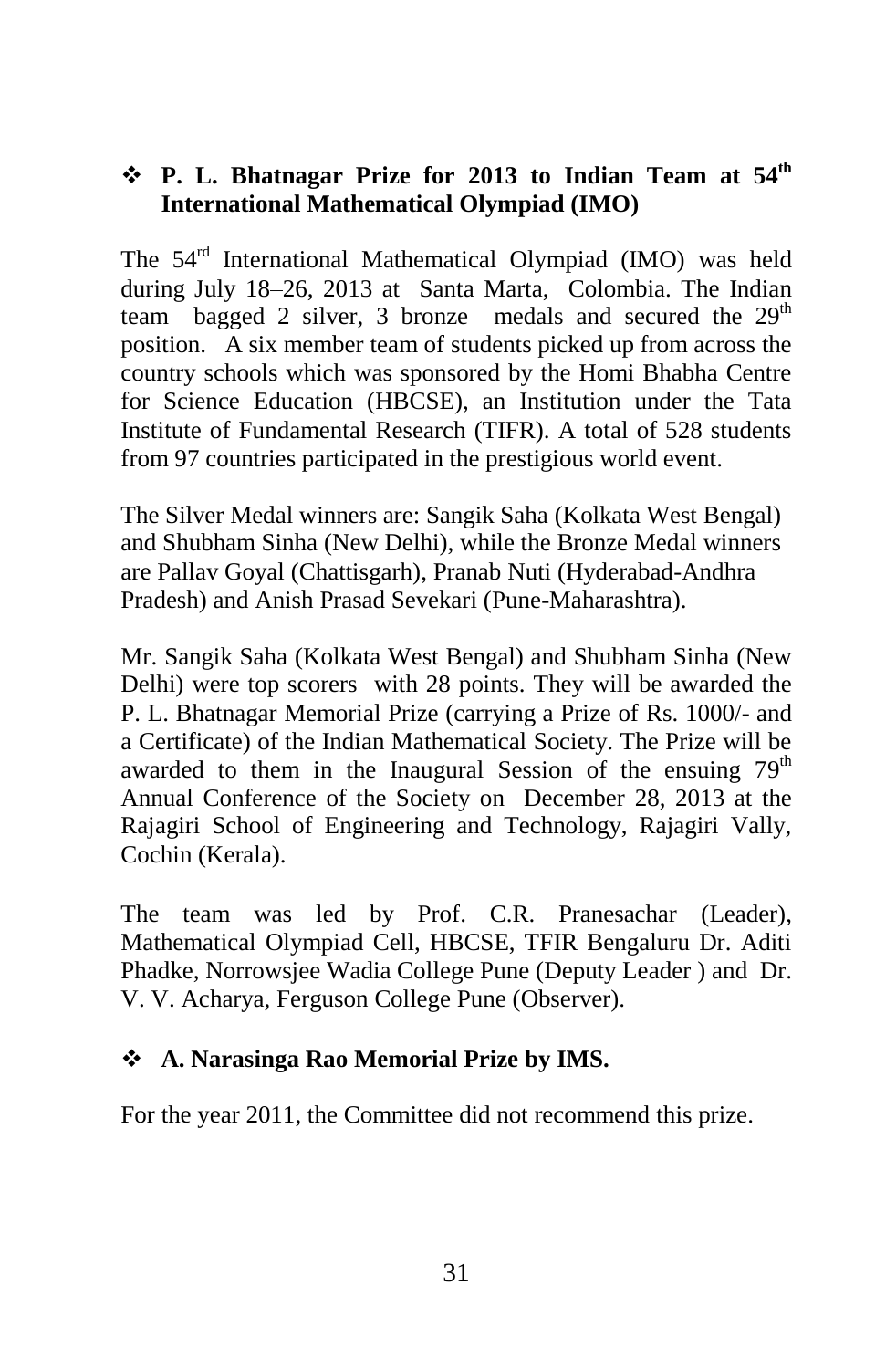#### **Indian Science Congress Association (ISCA) Annual Session for the year 2014.**

- The 101<sup>st</sup> Session of the Indian Science Congress Association will be held at the University of Jammu, Jammu during February 3 - 7, 2014. The Focal Theme of the Session will be "Innovations in Science and Technology for Inclusive Development". Prof. R. C. Sobti, Vice Chancellor, Babasaheb Bhimrao Ambedkar University, Lucknow (UP) is the General President.
- Prof. D. S. Hooda, Dean and Head, Department of Mathematics, Jaypee University of Engineering and Technology, Raghogarh (MP) is the Sectional President for the section of Mathematical Sciences (including Statistics).
- Prof. Meenakshi Wasadikar, Department of Mathematics, Dr. B. A. M. University, Aurangabad, is the Sectional Recorder for the section of Mathematical Sciences (including Statistics).

#### **ISCA Young Scientist Awardee and Best Poster Awardee for Mathematical Sciences (including Statistics) for the Year 2012-13.**

Mr. Pratibhamoy Das, Department of Mathematics, Indian Institute of Technology, Guwahati is the ISCA Young Scientist Awardee for the year 2012-13 for the Mathematical Sciences (including Statistics).

Kabita Sarkar, Salesian College, Siliguru and Sumanta Kumar Das, ISSA, DRDO, Metacalfe House, Delhi are the Best Postar Awardee for the year 2012-13 in the Mathematical Sciences.

The IMS congratulates these distinguished young researchers and wishes them the best in their pursuit of excellence.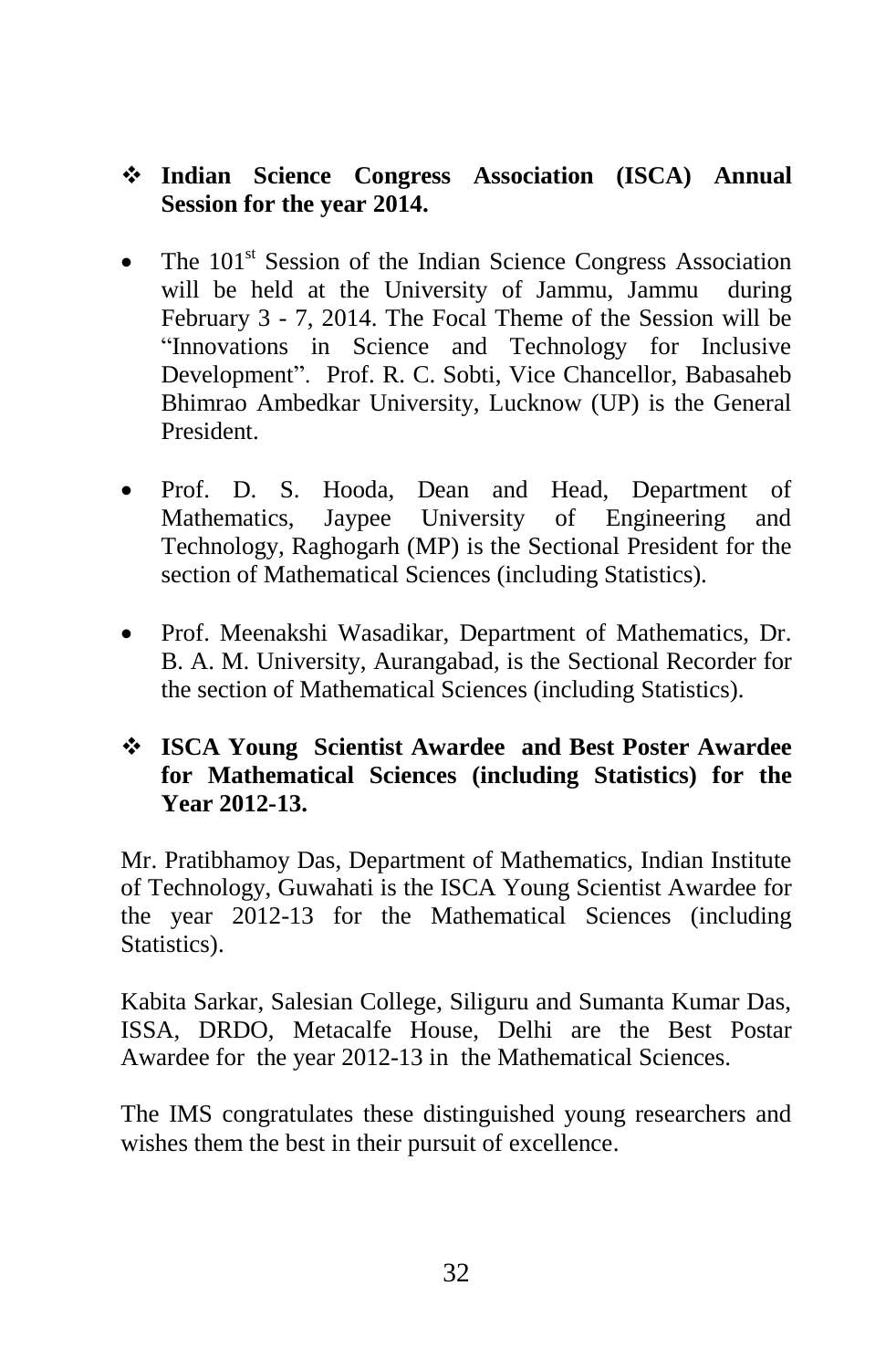# **ISCA Awardee for the Centenary Year 2012-13.**

Prof. S. G. Dani, Tata Institute of Fundamental Research, Mumbai is the ISCA Awardee for M. K. SINGAL MEMORIAL AWARD for the year 2012-13.

The IMS congratulates this distinguished scientist and wishes him the best in his pursuit of excellence.

# **Organizations of Conferences as a part of celebration of National Mathematics Year 2012.**

As a part of celebration of the National Mathematics year, at the instant and initiative of the Indian Mathematicsl Society, several conferences were organized. Some of the places are Department of Mathematics, School of Applied Sciences, B. B. D. University, Lucknow, Department of Mathematics, University of Pune, School of Mathematics, SRTM University, Nanded, Department of Mathematics, North Maharashtra University, Jalgaon, Aligarh Muslim University, Aligarh, S. V. National Institue of Technology, Surat and in several colleges throughout Maharashtra.

# **Green initiative taken by the Society – A fervent appeal to all members of the Society**

As a part of the "Green Initiative" taken by the Society (for further details, refer Society's website [www.indianmathsociety.org.in](http://www.indianmathsociety.org.in/)), the Council of the Society has decided to send **on line** the soft copy of the Mathematics Student / give **on line** access to the Mathematics Student to all the Life members instead of supplying the hard copy. For this purpose, all the members of the Society are requested to **register their e-mail address on line**, along *with Name* and *the Unique Membership Number* therein**,** to J. R. Patadia on [imsgoesgreen@gmail.com](mailto:imsgoesgreen@gmail.com) or [jamanadaspat@gmail.com](mailto:jamanadaspat@gmail.com) so that further necessary action can be taken.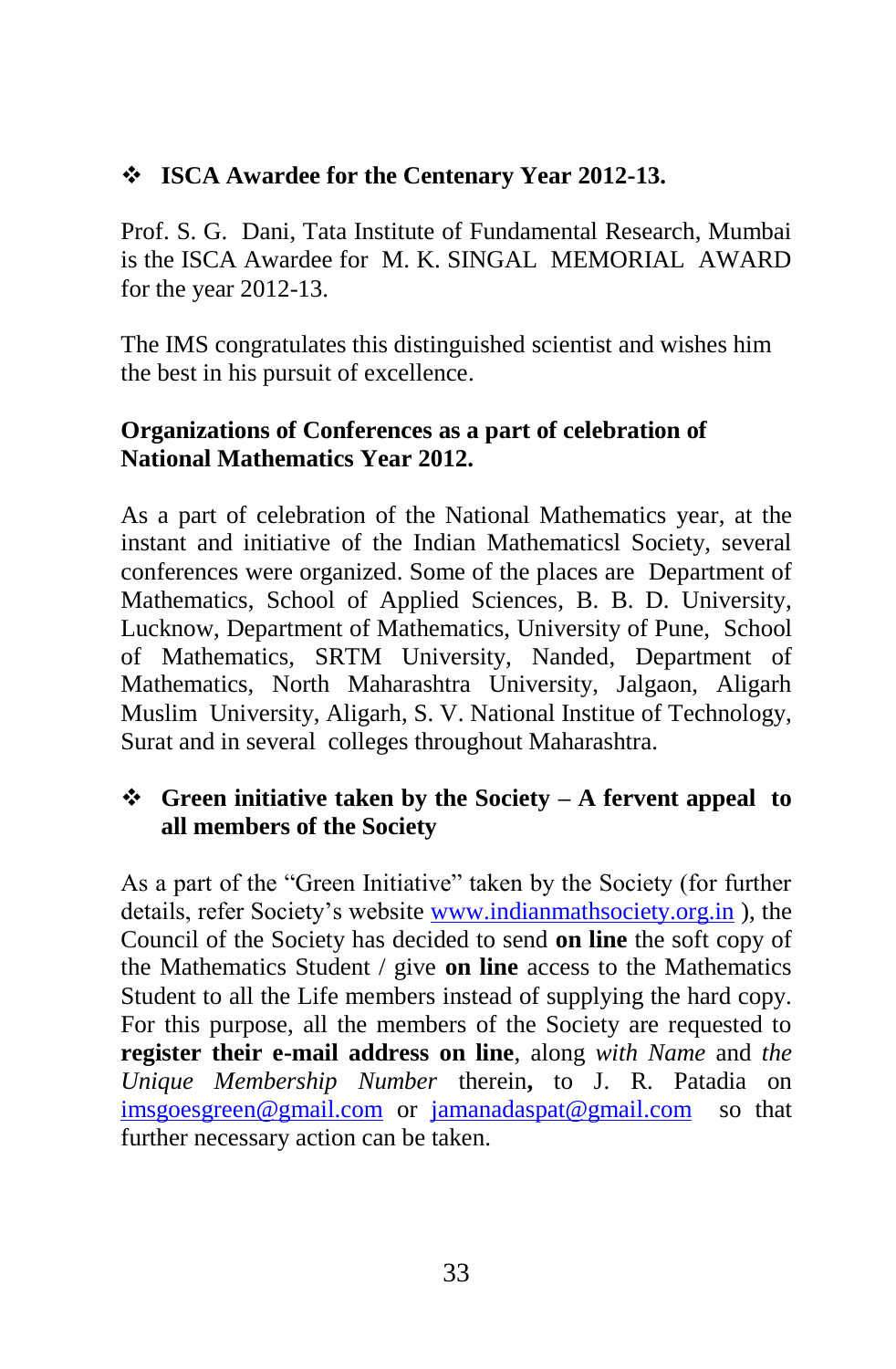# **Institution of THE GANIT RATNA AWARD ---An Appeal**

A National Conference on Discrete Mathematics, Algebra and Analysis was organized, to honor Prof. N. K. Thakare and Prof. T. T. Raghunathan on the occasion of completion of 75 years of their age, from April 21-24, 2013 at the Department of Mathematics, University of Pune, Pune. On this occasion more than Rupees **Twenty five lakhs** were collected by Prof. N. K. Thakare Gaurav Samiti. The funds will be deposited in a bank and the interest earned thereof will be utilized to institute a prestigious award to be given to a distinguished mathematician.

The award will be called **THE GANIT RATNA AWARD** in memory of Late Prof. "Ratan" Prakash Agrawal of Lucknow University, Lucknow. Prof. Agarwal was father of Special Functions in India. He was a gem of mathematics. His 3- volumes "Resonance of Ramanujan"s Mathematics" are considered unique. Apart from these volumes, he contributed in the fields of q-series, integral transforms, mock theta functions, continued fractions and combinatorics.

The modus-operandi of selection of the awardee will be on the lines of Nobel Prize, Abel Prize, Fields Medal, Dnyanpeeth award et al.

There are plans to award this prize annually and preferably at the time of Inauguration of the Annual Conference of the Indian Mathematical Society in the auspicious presence of constitutional heads such as the President, Vice- President of India. It may be recalled that the Annual Session of the Indian Science Congress Association is inaugurated every year on  $3<sup>rd</sup>$  January by the Hon. Prime Minister of India.

**It is with a fervent request we appeal all mathematics lovers to contribute to this Ganit Ratna Award. For contribution / donation, one may contact on the e-mail address: [bnwaph@math.unipune.ac.in](mailto:bnwaph@math.unipune.ac.in) or [waphare@yahoo.com.](mailto:waphare@yahoo.com)**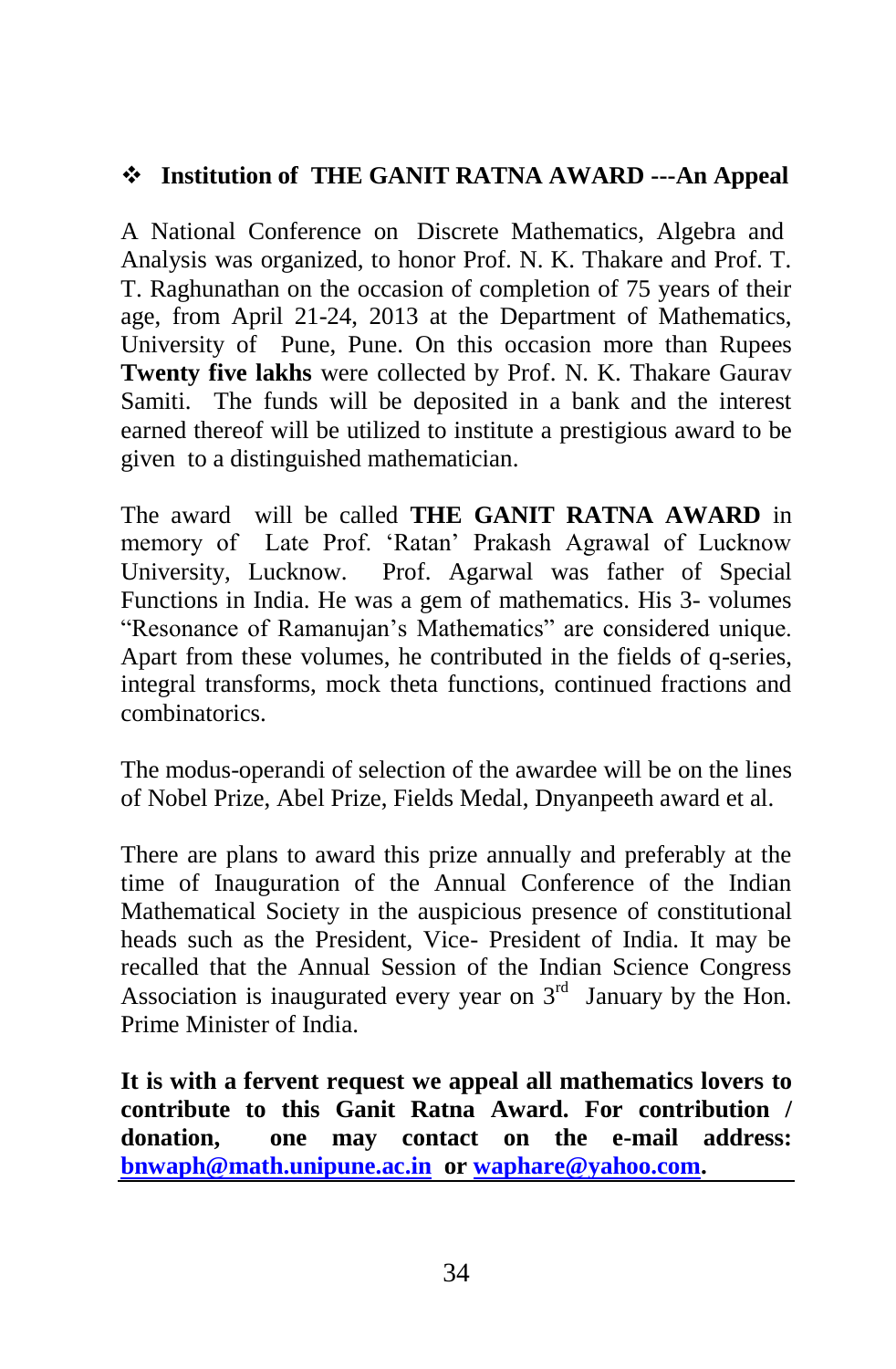# **Guidelines for acceptance of Donations to the Society**

- 1. There will not be any further institution of Memorial Award Lectures. (This point was discussed in the earlier meetings of the Council and such was the consensus).
- 2. The donation amount will not be less than Rupees Five Lacs. (There could be an upward revision of this amount from time to time).
- 3. The donor may be an individual or a trust or a group of individuals.
- 4. The Indian Mathematical Society will solely and independently own the amount donated to it.
- 5. A prospective donor should approach the General Secretary of the Indian Mathematical Society with a Offer. Keeping with the spirit of this Policy Guide lines and if so felt necessary, referring to the Council whether the proposal be negotiated or not, in his wisdom, the General Secretary will negotiate the terms and conditions for each donation proposal and will put it before the Council for its consideration and approval. The Council will deliberate on the proposal, and after modifications, if any, may accept the proposal through a special resolution with specific details mentioning the terms and conditions. This will be published in the IMS News Letter after the Donor agrees to the resolution of the Council.
- 6. Ordinarily during every Annual Conference of the Society there are several Invited Lectures and Symposia running in parallel sessions. One of these academic programmes may be permanently marked / identified as "so and so sponsored programme in the (fond) memory of " or "so and so sponsored programme in the honour of " as per the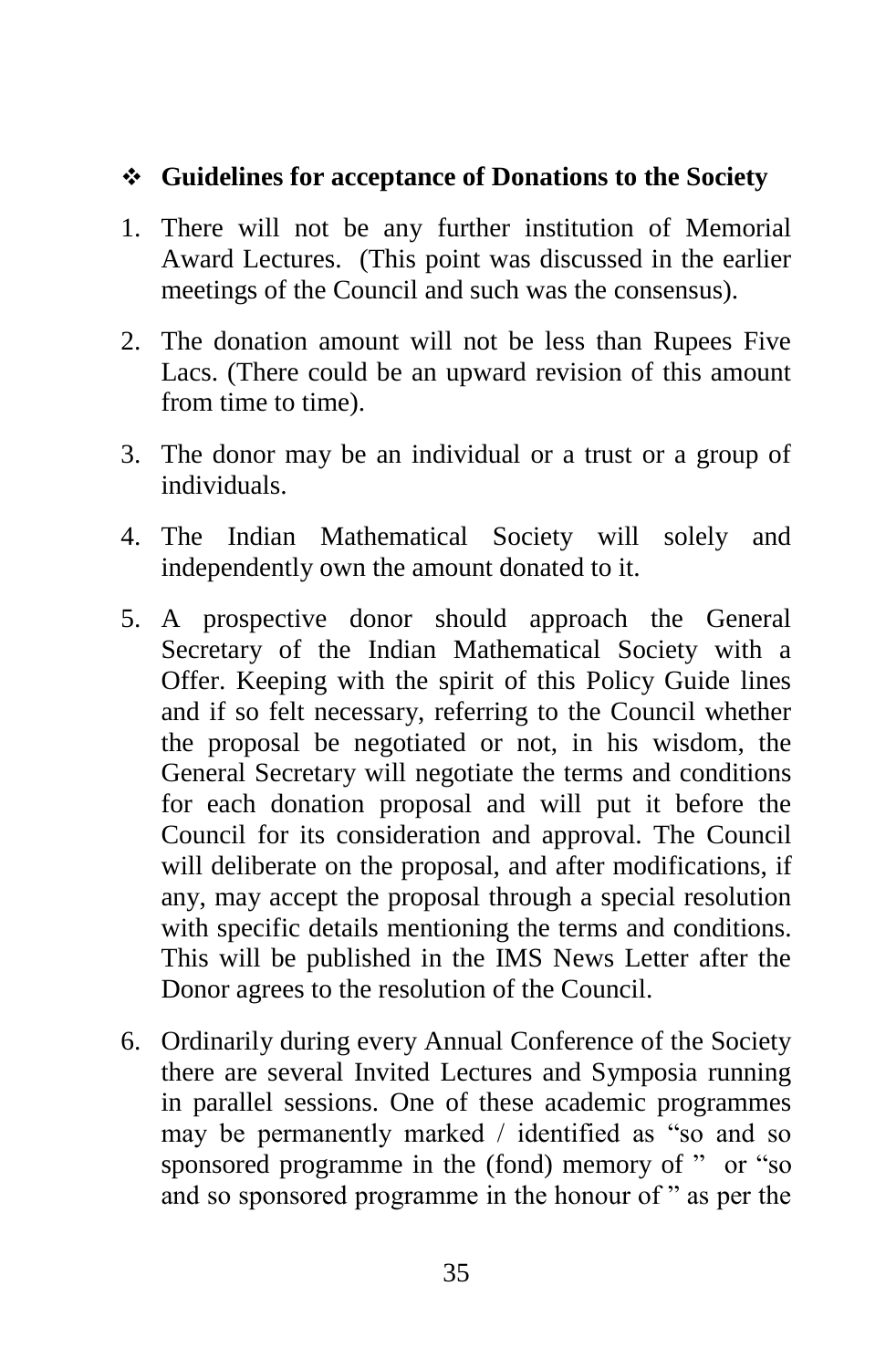wish of each donor by the Council. This programme may be arranged in a parallel session during the Conference.

7. Each year, the Council through its Academic Planning Committee (APC) will be the final authority in this regard to finalize the name of a speaker of an invited talk or the names of the symposia speakers for this sponsored programme. The modus operandi for identifying the speaker(s) may be decided by the Council.

The invited speaker(s) will be the guest of the host institution. In case of an honorarium, if any, to the invited speaker, the amount of the honorarium will not exceed the honorarium amount for the existing Memorial Award Lectures.

- 8. Ordinarily train travel to the extent of AC-2 Tier be reimbursed. However, in special cases the domestic air travel may be considered.
- 9. Not withstanding the above,

(A). An offer of a donation with a stipulated purpose (not as part of the corpus), may be accepted by the Council on its merit.

(B). An offer of a donation of any amount in general, without any stipulated conditions, may be accepted by the Council on its merit as a part of the General Purpose Corpus.

The Council reserves its right whether or not a particular donation be accepted.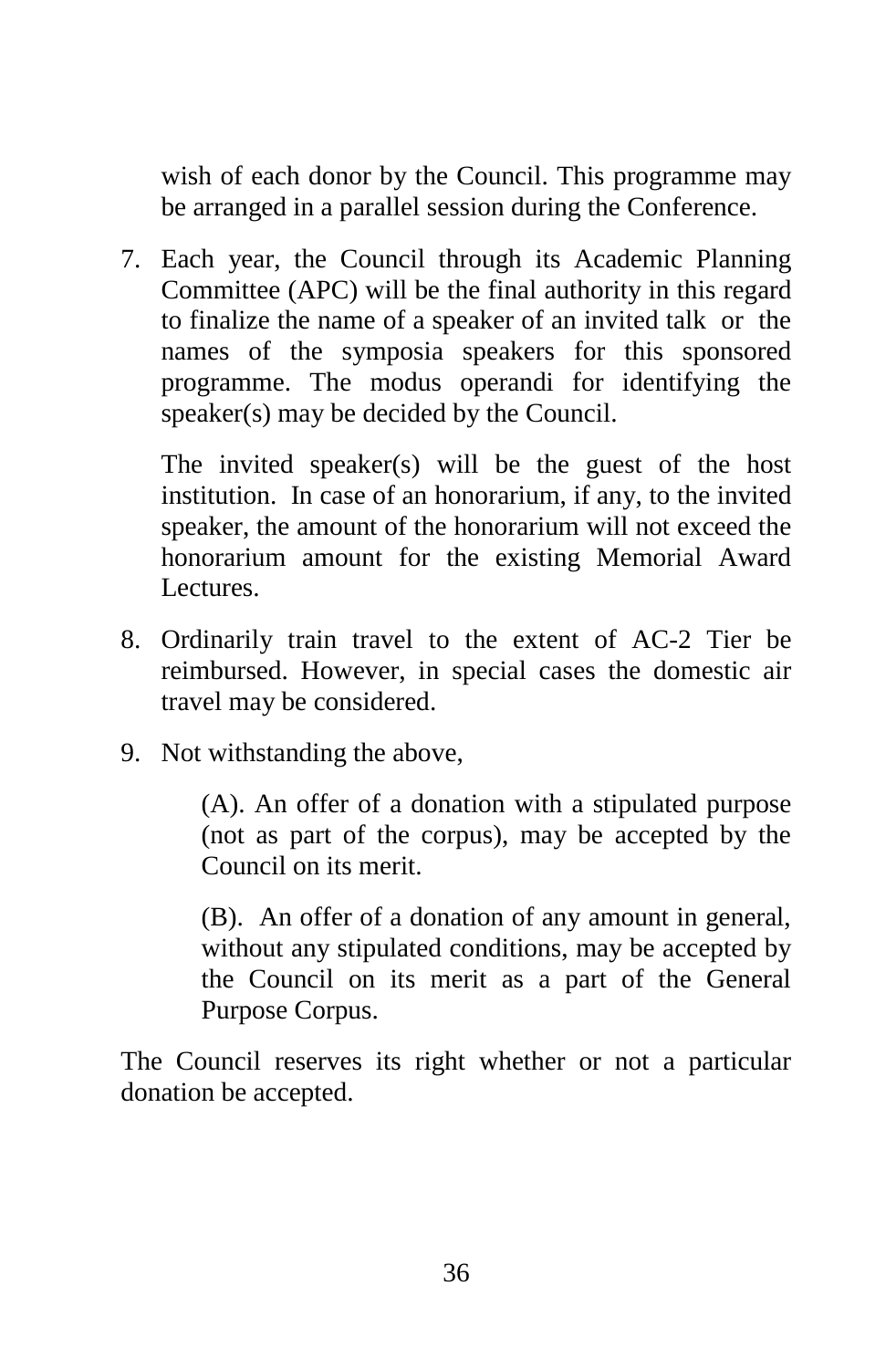# **INDIAN MATHEMATICAL SOCIETY**

Council Members 2013 - 14

- 1. Prof. Geetha Srinivasa Rao, **President**. 90 / 1 (Old 50 / 1), Second Main Road, Gandhi Nagar, Adyar, Chennai – 600 020 (TN), India. E-mail: [geetha\\_srao@yahoo.com](mailto:geetha_srao@yahoo.com)
- 2. Prof. Huzoor H. Khan, **Immediate Past President**. Department of Mathematics, Aligarh Muslim University, Aligarh - 202 002 (UP), India. E-mail : [huzoorkhan@yahoo.com](mailto:huzoorkhan@yahoo.com)
- 3. Prof. N. K. Thakare, **General Secretary**. C/o : Center for Advanced Study in Mathematics University of Pune, Pune – 411 007 (MS), india. E-mail : [nkthakare@gmail.com](mailto:nkthakare@gmail.com)
- 4. Prof. A. K. Srivastava, **Academic Secretary**. Department of Mathematics, Faculty of Science, Banaras Hindu University, Varanasi - 221 005 (UP), India. E-mail : [arunksrivastava@gmail.com](mailto:arunksrivastava@gmail.com)
- 5 Prof. M. M. Shikare, **Administrative Secretary**. Center for Advanced Study in Mathematics University of Pune, Pune – 411 007 (MS), India. E-mail : [mms@math.unipune.ac.in](mailto:mms@math.unipune.ac.in)
- 6. Prof. S. K. Nimbhorkar, **Treasurer**. Department of Mathematics, Dr. B. A. M. University, Aurangabad – 431 004 (MS), India. E-mail : [sknimbhorkar@gmail.com](mailto:sknimbhorkar@gmail.com)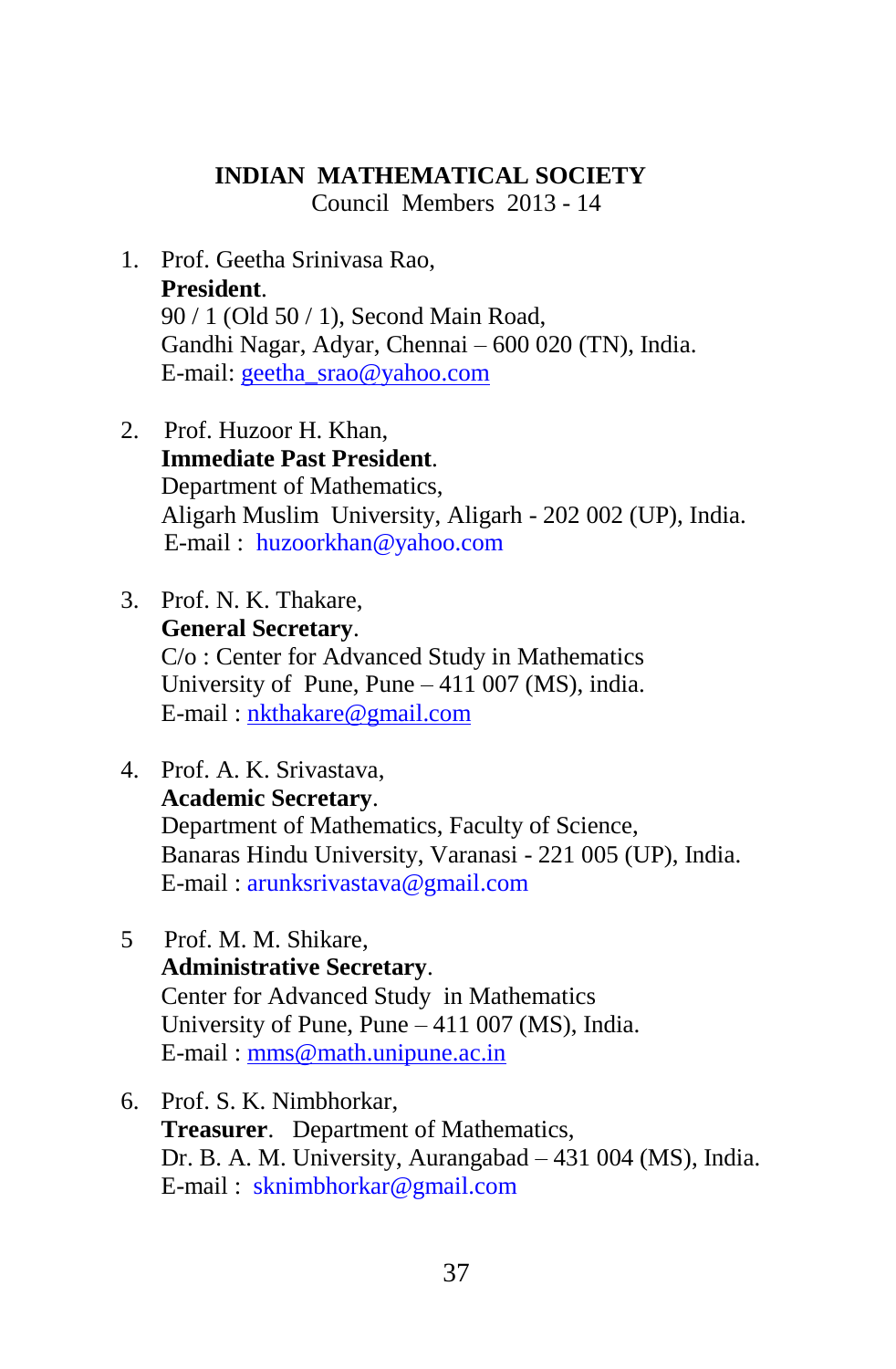- 7. Prof. Satya Deo. **Editor, Journal of the Indian Mathematical Society** HRI, Chhatnag Road, Jhusi , Allahabad - 211 019 (UP), India. E-mail : [vcsdeo@yahoo.com](mailto:vcsdeo@yahoo.com) .
- 8. Prof. J. R. Patadia.
	- **Editor, The Mathematics Student.**

(Department of Mathematics, The M. S. University of Baroda) 5, Arjun Park, Near Patel Colony, Behind Dinesh Mill, Shivananda Marg, Vadodara – 390 007 (Gujarat), India. E- mail : [jamanadaspat@gmail.com](mailto:jamanadaspat@gmail.com)

- 9. Dr. Premalatha Kumaresan. **Librarian**. Ramanujan Institute for Advanced Study in Mathematics, University of Madras, Chennai - 600 005 (TN), India. E-mail : [premalatha.kumaresan@gmail.com](mailto:premalatha.kumaresan@gmail.com)
- 10. Prof. M A Sofi.

 Department of Mathematics, Kashmir University, Srinagar – 190 006, (J & K), India. E-mail : [aminsofi@rediffmail.com](mailto:aminsofi@rediffmail.com) 

11. Dr. A. K. Shukla.

Department of Applied Mathematics and Humanities, Sardar Vallabhbhai National Institute of Technology, Surat - 395 007 (Gujarat), India. e-mail : [ajayshukla\\_svrec@yahoo.co.in](mailto:ajayshukla_svrec@yahoo.co.in)

12. Prof. P. K. Jain 18, Kamyani kunj, 69, I P Extension, Patparganj, Delhi – 110 092, India. e-mail : [pawankrjain@yahoo.com](mailto:pawankrjain@yahoo.com)